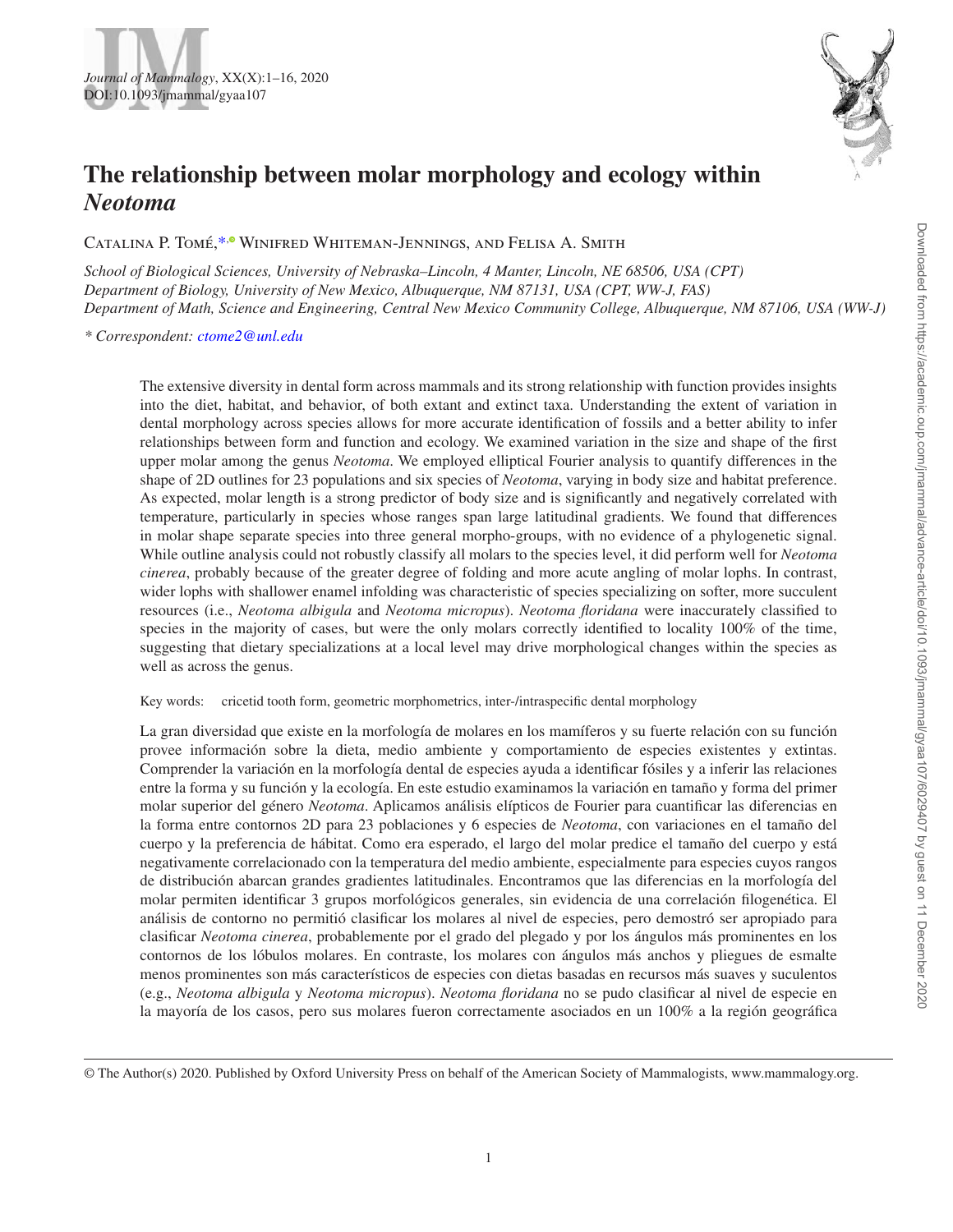#### 2 JOURNAL OF MAMMALOGY

en todos los casos, lo cual sugiere que especialización de dieta al nivel de población puede afectar cambios morfológicos dentro de especies y del género.

Palabras Clave: cricétidos, forma de los dientes, morfología dental inter/intra específica, morfometría geométrica

Mammals demonstrate an incredible diversity in dental form and function that mirrors a broad range of ecological niches and diets. The evolution of teeth in mammals has been widely studied, with characteristics of tooth size, shape, and masticatory mechanisms of the jaw, correlating with diet ([Janis](#page-13-0)  [and Fortelius 1988;](#page-13-0) [Ungar and Williamson 2000;](#page-14-0) [Schmidt-](#page-14-1)[Kittler 2002](#page-14-1); [Evans and Sanson 2003](#page-13-1); [Samuels 2009;](#page-14-2) [Ungar](#page-14-3) [2010](#page-14-3)). The cheek teeth of herbivores, for example, are generally high-crowned with increased enamel folding. This allows for a greater grinding capacity at the occlusal surface to help deal with a broad spectrum of resources and high quantities of abrasive and tough plant matter or grit intake and increased wear rates generally associated with open, grassland habitats ([Janis and Fortelius 1988](#page-13-0); [Janis 1995;](#page-13-2) [Williams and Kay](#page-14-4) [2001](#page-14-4); [Jardine et al. 2012;](#page-13-3) [Samuels and Hopkins 2017\)](#page-14-5). The morphology of carnivoran teeth, on the other hand, is better suited for slicing, with a higher degree of shearing surfaces, either due to size or crests, associated with groups consuming higher proportions of vertebrates compared to invertebrates or fruits ([Van Valkenburgh 1989;](#page-14-6) [Strait 1993a,](#page-14-7) [1993b;](#page-14-8) [Meiri et al.](#page-13-4) [2005](#page-13-4)). Enamel is durable and thus teeth are well preserved in the fossil record ([Van Valkenburgh 1994](#page-14-9)). Consequently, variation in dental morphology provides a means of identification for both fossil and modern mammal taxa [\(Carrasco 2000;](#page-13-5) [Hillson](#page-13-6) [2005](#page-13-6); [Ungar 2010](#page-14-3)), as well as insights into their ecology [\(Van](#page-14-9) [Valkenburgh 1994](#page-14-9); [Thomason 1997\)](#page-14-10). While the use of dental form to study adaptations and diet is extremely useful, it is important to account for factors that may constrain the precision of identifications and inferences ([Gailer et al. 2016\)](#page-13-7).

The evolution and life history of a mammal influences the morphological variation in dental form. Genetic and developmental constraints may limit the adaptation of form to dietary function ([Evans and Sanson 2003](#page-13-1); [Evans et al. 2007;](#page-13-8) [Ledevin](#page-13-9) [et al. 2010;](#page-13-9) [Rodriguez et al. 2013\)](#page-14-11). Tooth characteristics of an individual also can be altered throughout their lifetime. Wear can play an important role in changing the shape of the occlusal surface, sometimes in an uneven manner ([Harris 1984](#page-13-10); [Guérécheau et al. 2010](#page-13-11); [Ledevin et al. 2010\)](#page-13-9). For example, a study of bank voles found that wear (age) was the primary source of variation across the occlusal surface of the third upper molar, while intraspecific variation was tied to the presence or absence of an additional posterior structure due to developmental constraints on size of the molar ([Ledevin et al. 2010](#page-13-9)). Characterizing dental variation within a genus thus improves accuracy of identification of materials and the interpretation of the relationships between tooth form and ecology across space and time.

Here we focus on the genus *Neotoma.* We first investigate whether the first upper molar accurately distinguishes between species varying in size and ecology. Second, we investigate the relationship between tooth morphology and habitat that may arise because of differences in climate and vegetation. Woodrats are widespread across most of North America [\(Fig. 1](#page-2-0)), extending from the Northwestern Territories of Canada to Nicaragua in Central America and from the west to east coast of North America ([Hall 1981](#page-13-12); [Betancourt et al. 1990](#page-12-0)). The genus includes adult animals weighing between 80 and > 500 g, who occupy a diverse array of habitats, from mountainous pine forests to desertic shrublands, and subsist on a wide variety of vegetative resources, including foliage, berries, cacti, and nuts ([Wiley 1980;](#page-14-12) [Cornely and Baker 1986](#page-13-13); [Macêdo](#page-13-14) [and Mares 1988](#page-13-14); [Jones and Hildreth 1989](#page-13-15); [Carraway and](#page-13-16) [Verts 1991](#page-13-16); [Smith 1997](#page-14-13); [Verts and Carraway 2002](#page-14-14)). Moreover, *Neotoma* have played an important role in late Pleistocene paleoecological studies because of the detailed plant and animal records preserved within their paleomiddens (e.g., [Betancourt](#page-12-0) [et al. 1990;](#page-12-0) [Smith et al. 1995](#page-14-15), [2009](#page-14-16); [Smith and Betancourt](#page-14-17) [2003](#page-14-17), [2006\)](#page-14-18). However, *Neotoma* skeletal remains are difficult to identify to species, with identifications generally relying on isolated molars ([Harris 1984](#page-13-10)).

We use geometric morphometrics to quantify the morphological variation across several species of the genus *Neotoma*, using an elliptical Fourier analysis of the first upper molar. Geometric morphometrics permits quantification of variation across similar morphological features by considering the form or shape of an object independently of size or orientation [\(Claude 2008;](#page-13-17) [Zelditch et al. 2012](#page-14-19)). Physical features are recorded using different shape coordinate systems (commonly landmarks or outlines) to compare deviations of morphological features across specimens. Landmarks placed on homologous anatomical points are used to assess disparity across similar structures. In contrast, 2D outlines capture the perimeter of a shape and take into account curves along the outer profile of each specimen; this can then be used to determine similarities and differences in shape across specimens [\(Bookstein 1997](#page-12-1); [Adams 1999](#page-12-2); [Adams et al. 2004\)](#page-12-3). Previous studies using outline analysis have employed elliptical Fourier analysis, in which closed outlines (made up of *x*, *y* coordinates) are transformed into a set of harmonic ellipses with four coefficients each. The elliptical Fourier analysis is used to produce a matrix of coefficients that describe each shape in the data set, which then can be used in multivariate analyses [\(Kuhl](#page-13-18) [and Giardina 1982](#page-13-18); [Bonhomme et al. 2014\)](#page-12-4). Applications of outline analysis include considering morphological variation in mammal molars ([Renaud et al. 1996;](#page-14-20) [Gómez Cano et al. 2013](#page-13-19); [Mitchelle 2016](#page-13-20)), rodent mandibles [\(Renaud and Millen 2001](#page-14-21)), human cranial deformation [\(Frieß and Baylac 2003](#page-13-21)), leaf shape [\(Adebowale et al. 2012](#page-12-5)), and pollen grains ([Bonhomme et al.](#page-12-6) [2013](#page-12-6)), among others.

*Neotoma* have high-crowned, rooted molars, with three confluent or offset lophs [\(Zakrzewski 1993](#page-14-22); [Figs. 2A–F](#page-3-0)). However, there are differences within the clade: *Neotoma cinerea* and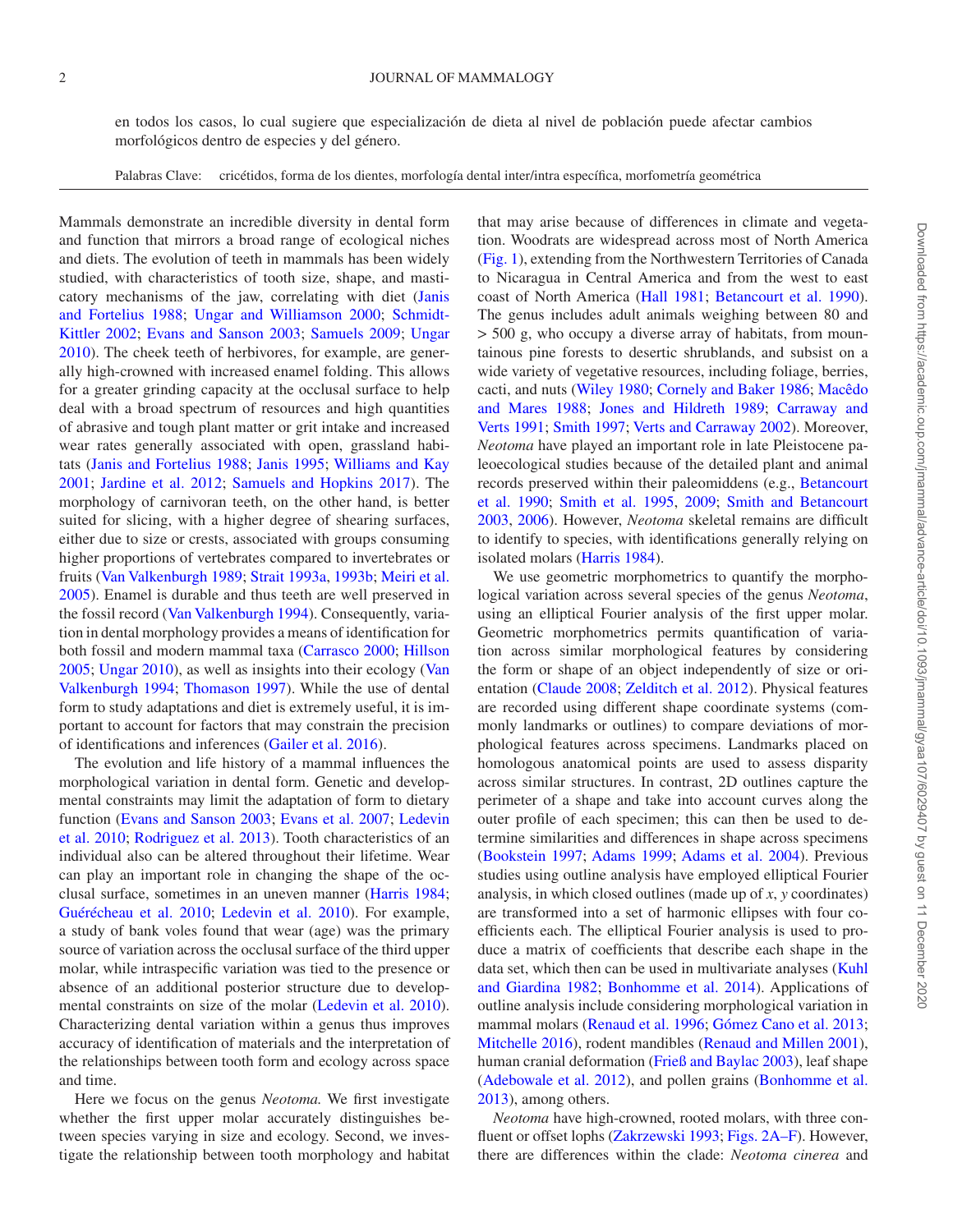

<span id="page-2-0"></span>**Fig. 1.**—*Neotoma* species distributions across North America. Distributions and localities of *Neotoma* used in study shown for species: *Neotoma albigula* (star), *Neotoma cinerea* (circle), *Neotoma floridana* (x cross), *Neotoma lepida* (square), *Neotoma mexicana* (triangle), and *Neotoma micropus* (+ cross). Localities are numbered as follow: 1) Bennett City, 2) Jasper House, 3) Spokane, 4) Klickitat, 5) Big Horn, 6) Harney, 7) Sweetwater, 8) Bear Lake, 9) Donner, 10) Secret Valley, 11) Coso, 12) Lees Ferry, 13) Panamint Valley, 14) Oro Grande, 15) Grants, 16) Pima, 17) Loveland, 18) Manzano Mountains, 19) Omiltemi, 20) Fort Supply, 21) Major, 22) Wakarusa, and 23) Osage. Latitude and longitude given along top and left of figure. Map was produced in QGIS Desktop 3.03, using species distributions from [IUCN \(2018\)](#page-13-23).

*Neotoma mexicana* generally exhibit thinner lophs and deeper fold patterns between the lophs, while *Neotoma albigula* and *Neotoma lepida* tend to have more rounded lophs with shallower enamel folding patterns. While woodrat molars are straightforward to identify to genus, it is more difficult to identify species within the group ([Repenning 2004\)](#page-14-23). First molars are the most informative when trying to distinguish among species of *Neotoma*. A previous study examining the first lower molar (m1) within the genus, for example, proposed that the presence of a lateral dentine tract could be used to differentiate *N. cinerea*, *N*. *goldmani*, *N. lepida*, *N. mexicana*, and *N*. *stephensi* from *N. albigula*, *N*. *floridana*, and *Neotoma micropus* [\(Harris 1984](#page-13-10)).

The first upper molar (M1) of *Neotoma* is of particular interest because of variation in an anterolingual fold on the anteroloph across the different species [\(Fig. 2](#page-3-0)). Past studies have found that the anterolingual fold generally is shallow or lacking in *N*. *stephensi* and *N*. *lepida*, more developed in *N*. *cinerea*, *N*. *mexicana*, and *N*. *micropus*, and is considered highly variable in *N*. *floridana* ([Zakrzewski 1993](#page-14-22); [Repenning](#page-14-23) [2004](#page-14-23)). Variation in the fold has been reported in coastal and desert populations of *N. lepida* in California and Mexico [\(Patton et al. 2007\)](#page-14-24). Thus, this feature may provide an additional metric for identification. Studies have had varying levels of success separating fossil *Neotoma* using characteristics such as toothrow width, breadth of the second loph of the first molar, the rootward extent of the anteromedial groove, and the presence or absence of pits at the base of enamel reentrants, among other traits ([Dalquest et al. 1969](#page-13-22); [Zakrzewski 1993](#page-14-22); [Repenning](#page-14-23) [2004](#page-14-23)). However, earlier work has not included consideration of the substantial variation within each species. Moreover,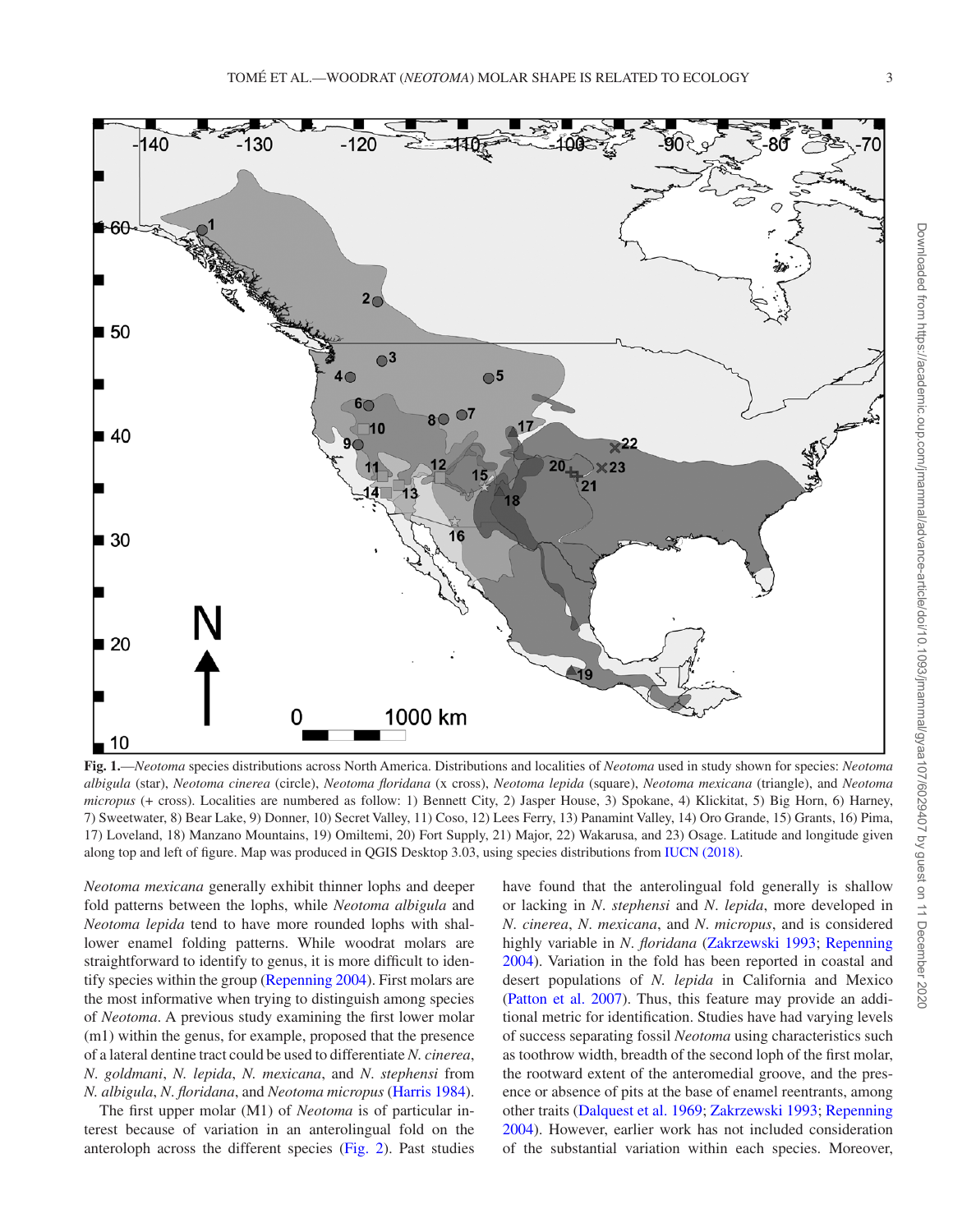

<span id="page-3-0"></span>**Fig. 2.**—Photographs and mean shape of *Neotoma* molar. Photographs of the first upper left molars of six species of *Neotoma*: (A) *Neotoma albigula*, (B) *Neotoma cinerea*, (C) *Neotoma floridana*, (D) *Neotoma lepida*, (E) *Neotoma mexicana*, and (F) *Neotoma micropus*. Scale bar displays 1 mm of length. Mean shape of the first upper molar of (G) *N. albigula*, (H) *N. cinerea*, (I) *N. floridana*, (J) *N. lepida*, (K) *N. mexicana*, and (L) *N. micropus* produced from elliptical Fourier coefficients.

geographic variation in morphology between and within species may be related to environmental variables ([Travis 1994](#page-14-25)), or potentially to diet. The six *Neotoma* species selected for our study have varying degrees of overlap in both geographic distribution and resource use.

The white-throated woodrat (*N. albigula*) is found primarily in arid regions across the southwestern United States and into central Mexico ([Fig. 1;](#page-2-0) [Hall 1981;](#page-13-12) [Macêdo and Mares 1988](#page-13-14)). *Neotoma albigula* typically is associated with cactus; in the Sonoran Desert up to 40–45% of the diet is *Opuntia*, which serves as both a food and water source [\(Vorhies and Taylor](#page-14-26) [1940](#page-14-26); [Olsen 1976;](#page-13-24) [Orr et al. 2015](#page-13-25)). In the absence of *Opuntia* and *Yucca*, populations in Colorado and across the Great Basin also consume large quantities (as high as 35% of their diet) of *Juniperus* sp. ([Finley 1958;](#page-13-26) [Dial 1988\)](#page-13-27).

The bushy-tailed woodrat (*N. cinerea*) has the widest geographic range in the genus, ranging from the Yukon and Northwest Territory of Canada to the southwestern United States, and from the Pacific coast to the Great Plains [\(Fig. 1](#page-2-0); [Hall 1981](#page-13-12); [Smith 1997](#page-14-13)). The range covers > 30 degrees of latitude and a wide variety of habitats and climatic conditions. *Neotoma cinerea* are predominantly rock-dwellers, but can be found across vastly different habitats, such as desertic piñon–juniper woodlands, coastal deciduous–coniferous forests, and mountainous pine, Douglas-fir, and aspen forests, as long as rock shelter is available ([Finley 1958](#page-13-26); [Brown 1968](#page-12-7); [Hickling 1987;](#page-13-28) [Smith 1997](#page-14-13)). The bushy-tailed woodrat has a generalized diet of leafy vegetation, with preferences varying among subspecies and populations [\(Finley 1958](#page-13-26); [Smith 1997](#page-14-13)). Populations in Colorado, for example, specialize on aspen, Douglas-fir, juniper, prickly-pear, and hackberry ([Finley 1958](#page-13-26)). Coastal *N. cinerea* eat higher quantities of Douglas-fir, spruce, and hemlock, along with a variety of other vegetation and berries [\(Carey 1991](#page-13-29)).

The eastern woodrat (*Neotoma floridana*) occupies both arid and subtropical areas, ranging across the eastern United States from the Atlantic coast (from Florida to North Carolina) to the Great Plains (northern Colorado to southern Texas; [Fig. 1](#page-2-0); [Wiley 1980](#page-14-12); [Hall 1981](#page-13-12)). It is associated predominantly with deciduous forests, although in Colorado, cactus, as well as skunkbush, greasewood, and *Yucca* have been reported in the diet ([Rainey 1956](#page-14-27); [Finley 1958\)](#page-13-26). *Neotoma floridana* often specializes on acorns, osage orange, and oak berries across its range along with other green vegetation, fruits, and seeds ([Murphy 1952;](#page-13-30) [Rainey 1956](#page-14-27); [Finley 1958;](#page-13-26) [Wiley 1980](#page-14-12)).

The desert woodrat (*N. lepida*) is found in arid habitats in the western United States from southern Oregon and Idaho through the Baja California peninsula of Mexico [\(Fig. 1;](#page-2-0) [Hall 1981](#page-13-12); [Verts and Carraway 2002\)](#page-14-14). *Neotoma lepida* make use of various xeric-adapted plants and tends to specialize on a few resources at a population level. Different populations in California have been shown to focus on creosote, sage, oak, juniper, and *Yucca*, while consuming more juniper in Utah, shadscale and pricklypear in Idaho and Colorado [\(Finley 1958](#page-13-26); [Cameron and Rainey](#page-12-8)  [1972](#page-12-8); [Meserve 1974](#page-13-31); [Verts and Carraway 2002\)](#page-14-14).

The Mexican woodrat (*N. mexicana*) ranges across 20 degrees of latitude, from the southwestern United States (northern Colorado) to western Honduras [\(Fig. 1](#page-2-0); [Hall 1981;](#page-13-12) [Cornely and](#page-13-13) [Baker 1986\)](#page-13-13). *Neotoma mexicana* is considered to have a relatively generalized diet, typically consuming foliage over other plant parts, and eating relatively little cactus or grass ([Finley](#page-13-26)  [1958\)](#page-13-26). Taking advantage of abundant resources, *N. mexicana* eats a variety of plants, generally shrubs and forbs. The Mexican woodrat makes greater use of conifer needles, scrub oak, and juniper in Colorado where it is found most commonly among oak and piñon–juniper, and consumes acorns and juniper berries in New Mexico and Texas, among other green vegetation, seeds, and nuts [\(Finley 1958;](#page-13-26) [Cornley and Baker](#page-13-13) [1986;](#page-13-13) [Schmidly and Bradley 2016](#page-14-28)).

The southern plains woodrat (*N. micropus*) generally is found in semiarid regions in the southern Great Plains of the United States and northeastern Mexico ([Fig. 1](#page-2-0); [Hall 1981;](#page-13-12) [Braun and](#page-12-9) [Mares 1989](#page-12-9)). *Neotoma micropus* uses cactus across its range. *Opuntia* is a primary food source for *N. micropus* in both Colorado (as tree cactus) and Texas (as prickly-pear—[Finley](#page-13-26) [1958](#page-13-26); [Schmidly and Bradley 2016\)](#page-14-28). An absence of tree cactus leads to a greater use of prickly-pear and *Yucca* [\(Finley 1958](#page-13-26)). Across the species' range, *N. micropus* eats mixed quantities of other green vegetation, fruits, and seeds [\(Finley 1958](#page-13-26); [Braun](#page-12-9) [and Mares 1989](#page-12-9)).

Based on earlier studies, we suspect there may be a phylogenetic influence on dentition within the genus, although convergent morphologies also could arise if animals occupy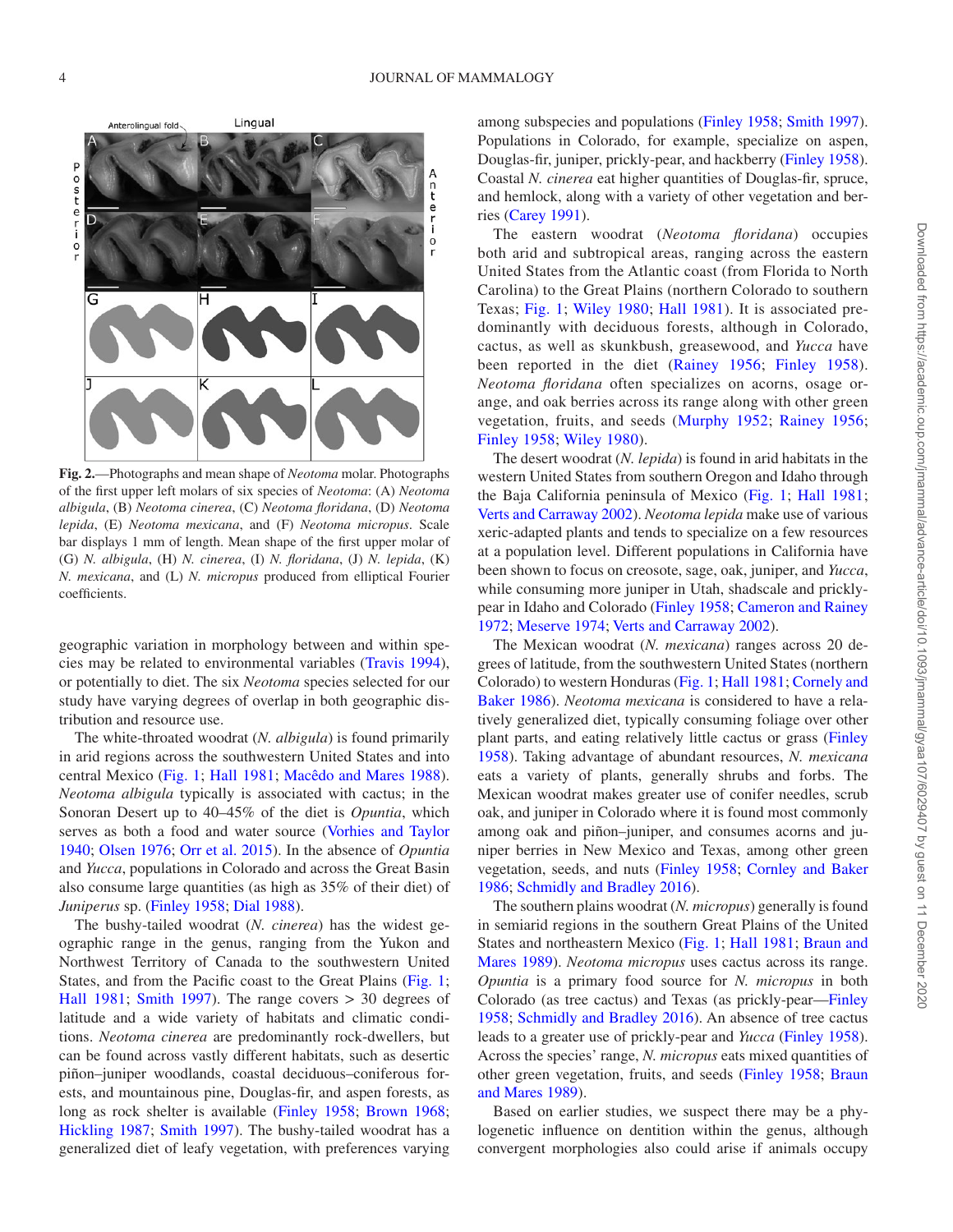similar environments or consume similar resources. We predict that species that overlap in their use of similar foods, such as a high use of cacti in the more desertic-adapted *N. albigula* and *N. lepida*, will share comparable characteristics in molar shape driven by the processing of certain resources and occupancy of similar environments.

#### **Materials and Methods**

We examined 230 *Neotoma* specimens from six species widespread across the western United States: *N. albigula*  $(N = 20)$ *, N*. *cinerea* (*N* = 90), *N*. *floridana* (*N* = 20), *N*. *lepida* (*N* = 50), *N*. *mexicana* ( $N = 30$ ), and *N*. *micropus* ( $N = 20$ ) and 23 localities ([Appendix I](http://academic.oup.com/jmammal/article-lookup/doi/10.1093/jmammal/gyaa107#supplementary-data); [Fig. 1](#page-2-0)). Specimens were from the Smithsonian National Museum of Natural History (USNM) in Washington, D.C., and the James F. Bell Museum of Natural History (MMNH) at the University of Minnesota (St. Paul, Minnesota; [Appendix I](http://academic.oup.com/jmammal/article-lookup/doi/10.1093/jmammal/gyaa107#supplementary-data)).

*Specimen selection and preparation.—*We examined variation within species by localities within the geographic distribution that encompassed the range of climatic conditions and dietary preferences, although this was restricted by low sample size among *N. albigula*, *N. floridana*, and *N. micropus*. Most specimens within a site were collected within roughly the same time frame (e.g., 3–5 years), with the exceptions of Bear Lake, Harney, and Omilteme, where specimens represented much longer time frames (e.g., 50, 20, and 60 years, respectively). Because we were interested in population-level variation as well, a site had to have 10 or more adult individuals to be included.

*Neotoma* teeth were assigned a wear index from 1 to 5 using the following criteria: 1) little to no wear present, with enamel of the first molar not worn flat; 2) enamel of first molar flat but little wear present; 3) molar worn but no rounding of enamel border is present; 4) molar worn with slight rounding of enamel borders; 5) molar heavily worn and rounding of enamel edges obscures outlines. Because tooth wear can cause changes to the occlusal surface in *Neotoma* ([Repenning 2004](#page-14-23)), molars with wear indices either of 1 (representing juveniles) or 5 (very old individuals whose excess wear led to poorly articulated teeth) were not used in producing outlines of molars. Thus, our samples all reflect animals with wear indices 2–4. A separate set of analyses were run to test for potential biases introduced due to our wear indices ([Supplementary Data SD1](http://academic.oup.com/jmammal/article-lookup/doi/10.1093/jmammal/gyaa107#supplementary-data), [SD2,](https://academic.oup.com/jmammal/article-lookup/doi/10.1093/jmammal/gyaa107#supplementary-data) [SD3\)](https://academic.oup.com/jmammal/article-lookup/doi/10.1093/jmammal/gyaa107#supplementary-data).

The occlusal surface of the upper first molar (M1) was photographed using either an Olympus Microscope DP12 (Olympus Corporation, Tokyo, Japan), or a Canon EOS 70D with a Canon EF 50mm f/1.8 STM lens (Canon Inc., Tokyo, Japan). Photographs were digitized into two-dimensional outlines of the left M1. Right UM1s were used for specimens whose left molar was missing or broken, with images being flipped horizontally to mirror the orientation of a left molar. Outlines followed the outer edge of enamel at the crown of the molar and were saved as *x*, *y* coordinates using the polygon tool in ImageJ 1.50i ([Rasband 1997–2018](#page-14-29)). Outlines had an average of 178 points  $(\pm 56$  coordinates). Molar area was measured using the polygon tool and length was measured using the straight-line tool in ImageJ 1.50i. Each specimen was measured twice to minimize measurement error; all length measurements had a standard error below 0.05. The final data set consisted of 230 molars. All analyses were carried out using R 3.3.3 [\(R Development Core Team 2016\)](#page-14-30) within RStudio 1.0.136 [\(RStudio Team 2016\)](#page-14-31).

*Environmental variables.—*To examine interactions between climate, vegetation, and molar morphology, we obtained locality specific variables from the Climate of Western North America data set (ClimateWNA), the Parameter-Elevation Regressions on Independent Slopes Model data set (PRISM), and the Moderate Resolution Imaging Spectroradiometer (MODIS) data set from NASA's Earth Observing System Data and Information System (EOSDIS) database. ClimateWNA provides scale-free historical (1901–2014) climate data throughout North America by locally downscaling historical PRISM and Australian National University Spline (ANUSPLIN) data (Wang et al. 2016). Most of the climate data were extracted from ClimateWNA (*N* = 146). Because ClimateWNA only extends back to 1901, climate data for specimens collected between 1895 and 1900  $(N = 39)$  were downloaded from PRISM [\(Daly et al. 1994](#page-13-32), [2008\)](#page-13-33). PRISM models historical data using 30-year normals from North American station data for localities across the United States.

For each site and year of collection, we extracted mean annual temperature (MAT), maximum annual temperature (MxAT), minimum annual temperature (MnAT), and mean annual precipitation (MAP) using locality longitude, latitude, and elevation. Specimens collected prior to 1895 or those without exact locality information were excluded (*N* = 45), including all specimens from Jasper House (*N. cinerea*), Coso (*N. lepida*), and Panamint Valley (*N. lepida*). Climate analyses were undertaken on the remaining 185 specimens.

Because most specimens were collected between 1880 and 1970, precise vegetation indices were not available for most years. Therefore, in order to include an index for potential differences in vegetation presence across our localities, we used the Normalized Difference Vegetation Index (NDVI) of the MODIS data from NASA's Earth Observing System Data and Information System (EOSDIS; [https://earthdata.](https://earthdata.nasa.gov/about) [nasa.gov/about](https://earthdata.nasa.gov/about)). This data set provided consistent NDVIs across North America, with adequate spatial resolution for comparisons among our localities. We used the MODIS/ Terra Vegetation Indices Monthly L3 Global 0.05 Deg CMG V006 (MOD13C2.006) data set, which has a 0.5° spatial and monthly temporal resolution of NDVI from February of 2000 to the present [\(Didan et al. 2015\)](#page-13-34). NDVI is a calculated ratio using near-infrared radiation (NIR) to red reflectance (Red): NDVI = (NIR − Red)/(NIR + Red). This normalized transform gives values between 0 and 1, with 1 indicating the largest proportion of green leaves present and 0 indicating the absence of vegetation ([Didan et al. 2015\)](#page-13-34). We used latitude and longitude to extract locality NDVIs from the MOD13C2.006 February 2000 raster file data using QGIS Desktop 3.03.

*Data analysis.—*We examined variation in molar size (length and area) within and across species localities of *Neotoma*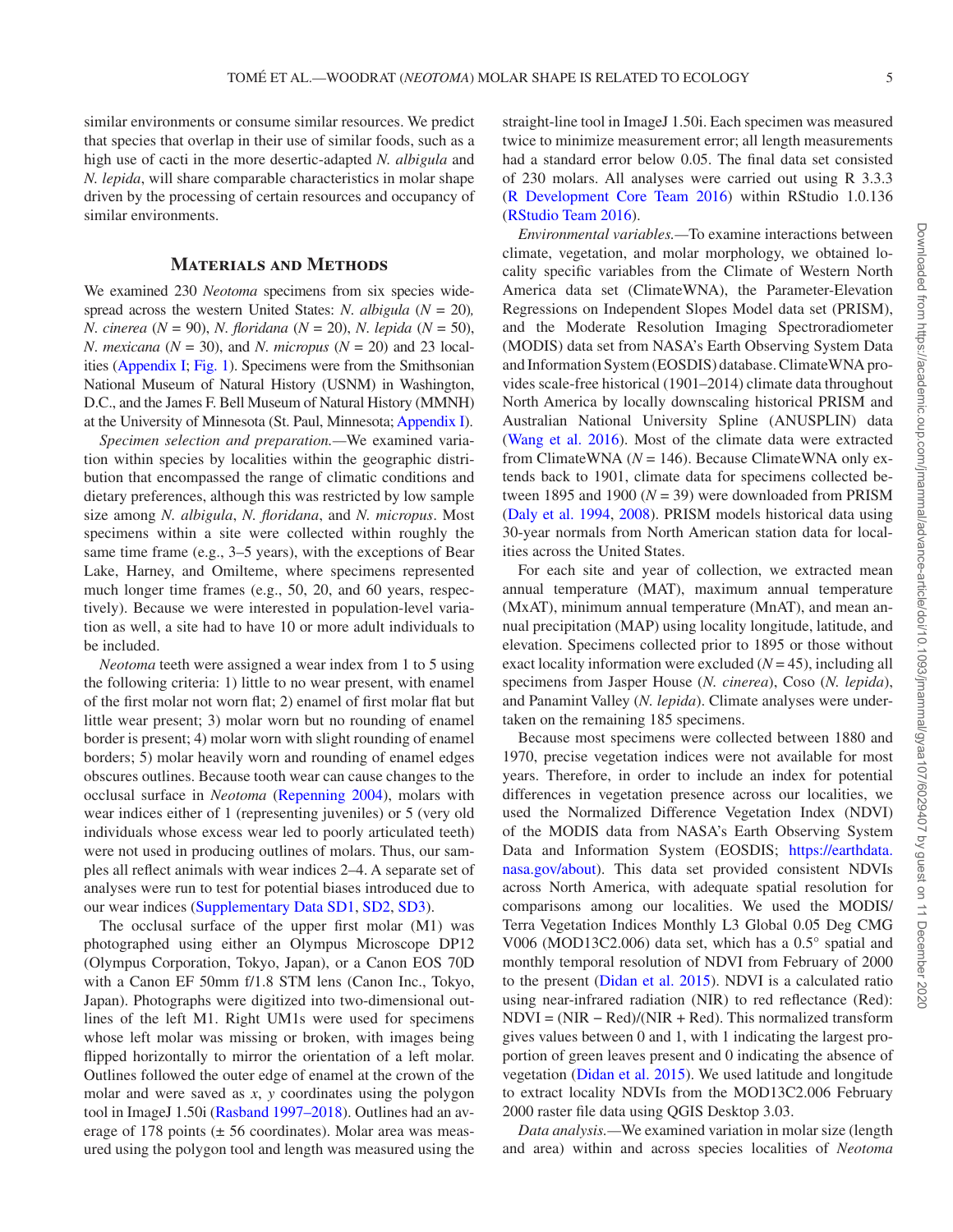using analysis of variance (ANOVA) and Tukey's Honestly Significant Difference tests for multiple comparisons of the means. Kruskal−Wallis and Wilcoxon rank sum tests were used for localities where assumptions for parametric analyses were not met (e.g., *N. lepida* and *N. mexicana*). We used multiple linear regressions with Akaike's information criterion (AIC) to investigate whether molar size correlated with climate (MAP, MAT, MxAT, or MnAT) or vegetation (NDVI). Furthermore, because cheek teeth have been shown to sometimes scale isometrically with body size within certain taxa ([Fortelius 1985](#page-13-35)), we used linear regressions to evaluate the relationship of molar length and area with body size using body length estimates (total length minus tail length) for each specimen.

Outlines (*x*, *y* coordinates) were imported into R and a general Procrustes superimposition (GPA) was carried out prior to running an elliptical Fourier analysis (EFA). The GPA was undertaken to account for any differences in the size, orientation, and location of outlines, which can affect the EFA [\(Rohlf](#page-14-33) [1990](#page-14-33)). Because outlines were defined by a different number of points on each specimen, 10 configuration landmarks were placed following the same order (starting at landmark 1) at regular positions given by consistent features along the molar outlines for use in reorientation. The GPA aligns and scales outlines to minimize differences between each outline and the mean configuration. The configuration landmarks were used to calculate rotation parameters for each outline [\(Rohlf and Slice](#page-14-33)  [1990](#page-14-33); [Frieß and Baylac 2003](#page-13-21); [Claude 2008](#page-13-17); [Zelditch et al.](#page-14-19) [2012](#page-14-19)). An elliptical Fourier analysis was then carried out on the outlines. EFA was used to convert (*x*, *y*) coordinates for each closed outline into a harmonic ellipse. Each harmonic ellipse was described by four coefficients (two for each *x* and *y* coordinate) which defined the shape of the original outline [\(Kuhl and](#page-13-18) [Giardina 1982;](#page-13-18) [Bonhomme et al. 2014\)](#page-12-4). Here, we chose to use 10 harmonics, accounting for 99% of the total harmonic power, such that the shape of each molar was approximated using 40 elliptical Fourier (EF) coefficients.

Principal components analysis (PCA) was carried out on the EF coefficients covariance matrix to characterize variation in the shape of M1 across *Neotoma.* PCA reduced the number of EF coefficients into independent eigenvectors (PCs) that de-scribe the primary sources of variation in molar shape [\(Table 1](#page-5-0)).

<span id="page-5-0"></span>**Table 1.—**Results of principal components analysis based on elliptical Fourier coefficients covariance matrix. Eigenvalues, proportional, and cumulative contribution for the first nine (of 40) principal components, explaining a total of 94% variation in molar outline shape across *Neotoma* species. Principal components 10–40 each contained less than 1% of variance in the data.

| Principal component | Eigenvalues | Proportion $(\% )$ |
|---------------------|-------------|--------------------|
|                     | 0.513       | 51.3               |
| $\overline{2}$      | 0.150       | 15.0               |
| 3                   | 0.100       | 10.0               |
| $\overline{4}$      | 0.058       | 5.8                |
| 5                   | 0.046       | 4.5                |
| 6                   | 0.025       | 2.5                |
| 7                   | 0.020       | 2.0                |
| 8                   | 0.017       | 1.7                |
| 9                   | 0.011       | 1.1                |

We plotted the PCs against each other to visualize M1 shape relationships across *Neotoma* species. An inverse Fourier transform was used to visualize the effect of each PC on the shape of the molar outline on the PC scatterplots.

A jackknife validation within a canonical variate analysis (CVA) was used to test for differences in molar outlines of species across the genus and across localities at the species level. CVA uses linear combinations of variables to maximize discrimination among groups, and uses the within-group variation to scale the canonical variates [\(Zelditch et al. 2012\)](#page-14-19). A CVA was undertaken on the scores of the first three PCs (below which each PC accounted for less than 10% of variation in molar shape) to test whether specimen molars could be reliably assigned to species.

We computed multiple linear regressions with AIC using a stepwise algorithm with both forward and backward selection on size measurements and scores for the first three PCs. Here we examined whether shape of the upper first molar was associated with regional climate or vegetation. Outline analyses were carried out using the R packages Momocs 1.3.0 [\(Bonhomme](#page-12-10)  [et al. 2012\)](#page-12-10) and Morpho 2.6 ([Schlager 2017](#page-14-34)).

*Phylogenetic analysis.—*We examined the potential effect of phylogeny on molar shape following [Matocq et al. \(2007\)](#page-13-36). To reproduce the general *Neotoma* tree topology from [Matocq et al.](#page-13-36)  [\(2007\),](#page-13-36) we downloaded all sequenced loci (four mitochondrial: *12S*, *16S*, *COII*, *cytb*; four nuclear: *MLR*, *MYH6*, *EN2*, *FGB*) for a representative from each species (*N. albigula*, NK50148; *N. cinerea*, BYU17790; *N. floridana*, TK52109; *N. lepida*, MVZ197379; *N. mexicana*, TK78350; *N. micropus*, TK54559) from GenBank. Sequences were aligned using MUSCLE v3.8 [\(Edgar 2004\)](#page-13-37). We generated a maximum-likelihood phylogeny in RaxML v. 8.2 ([Stamatakis 2014](#page-14-35)) with 10,000 iterations and a 25% burn-in under a general time reversible (GTR) model of evolution. The resulting Newick tree was imported into R and analyzed using Geomorph 3.0.6 [\(Adams et al. 2018\)](#page-12-11). We tested for phylogenetic signal ("physignal," 10,000 iterations) against morphology data comprised of 120 mean molar shape coordinates per species. The function "plotGMPhyloMorphoSpace" was used to produce the plot of the phylogeny across principal dimension of tangent space based on the Procrustes-aligned 230 elliptical coordinates.

#### **Results**

Size of the first upper molar was significantly different in both length (ANOVA:  $F_{5,224} = 77.22$ ,  $P < 0.001$ ) and area (ANOVA:  $F_{5,224} = 8.33, P < 0.001$ ) across *Neotoma* species (Table 2; [Fig. 3](#page-7-0)). Furthermore, both the area and length of M1 were significantly correlated with each other (linear model:  $F_{1,228} = 186$ , adjusted  $R^2 = 0.45$ ,  $P < 0.001$ ) and total body length. However, molar length acted as a better proxy for body size (linear model:  $F_{1,197} = 274.9$ , adjusted  $R^2 = 0.58$ ,  $P < 0.001$ ) than molar area  $(F_{1,197} = 119.4$ , adjusted  $R^2 = 0.37$ ,  $P < 0.001$ ). These results were not surprising given that there are significant differences in body size among *Neotoma* species. For example, *N*. *cinerea* and *N*. *lepida* had molar lengths that differed significantly from all other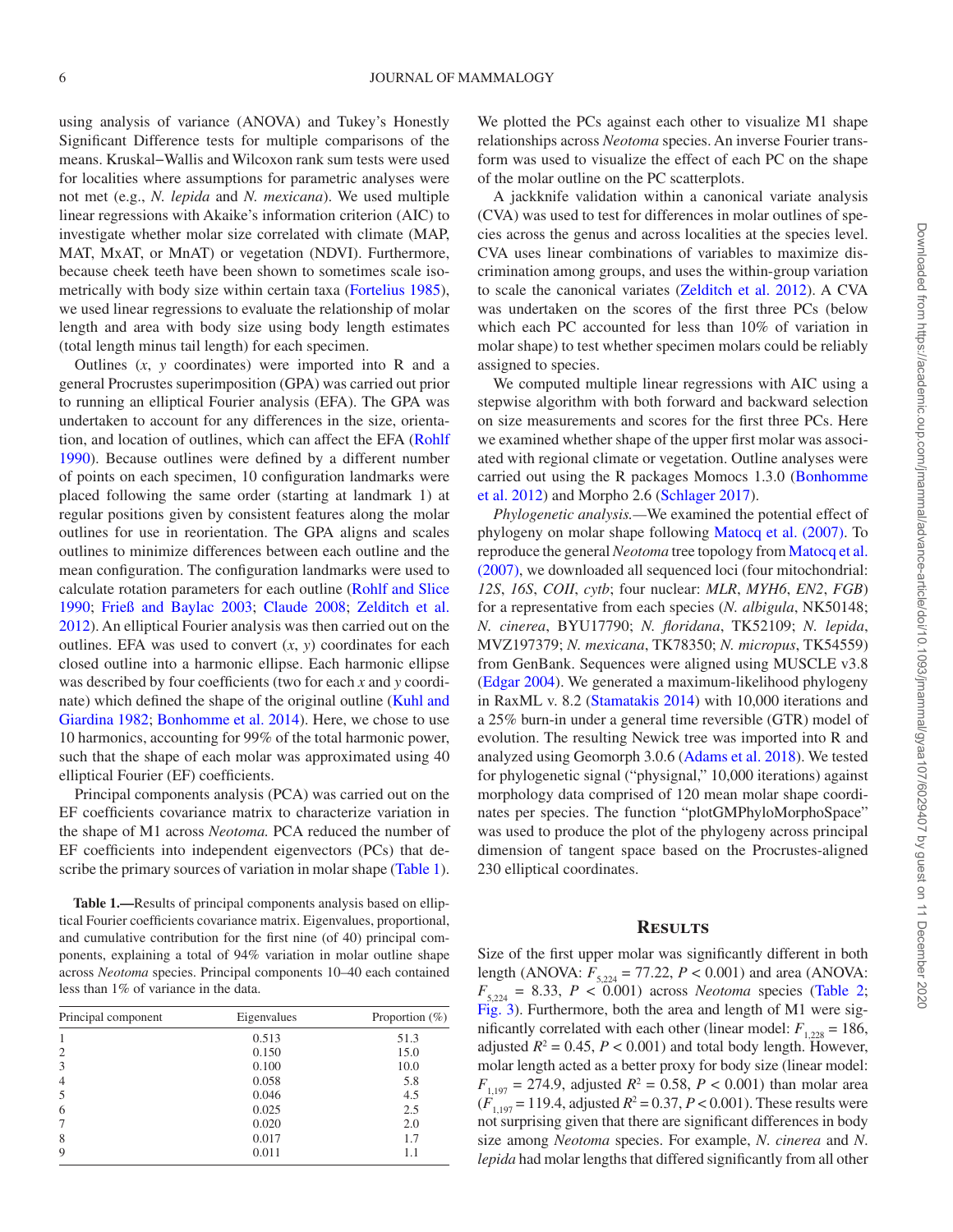<span id="page-6-0"></span>**Table 2.—**Results of the Tukey multiple comparisons of the means tests for ANOVAs run on the molar area and molar length across *Neotoma* species and localities. Kruskal−Wallis and Wilcoxon rank sum tests are reported for molar area of *Neotoma lepida* and *Neotoma mexicana.* Significant differences are denoted as follows: \**P* < 0.05, \*\**P* < 0.01, and \*\*\**P* < 0.001. Only species or localities with significant differences shown.

|                          | M1 length     | M1 area |              |                            | M1 length     | M1 area       |
|--------------------------|---------------|---------|--------------|----------------------------|---------------|---------------|
| Across species           |               |         |              | Across localities          |               |               |
| N. albigula-N. cinerea   | ***           |         | N. cinerea   |                            |               |               |
| N. albigula-N. floridana |               |         |              | Bear Lake-Jasper House     | ***           |               |
| N. albigula-N. lepida    | ***           |         |              | Big Horn-Sweetwater        | *             |               |
| N. albigula-N. mexicana  |               |         |              | Donner-Jasper House        | ***           |               |
| N. albigula-N. micropus  | $\frac{1}{2}$ |         |              | Harney-Jasper House        | $\frac{1}{2}$ |               |
| N. cinerea-N. floridana  | ***           |         |              | Jasper House-Spokane       | **            |               |
| N. cinerea-N. lepida     | ***           | ***     |              | Jasper House-Sweetwater    | ***           |               |
| N. cinerea–N. mexicana   | ***           |         |              | Klickitat-Sweetwater       | $\frac{1}{2}$ |               |
| N. cinerea-N. micropus   | **            |         | N. floridana |                            |               |               |
| N. floridana-N. lepida   | ***           |         |              | Osage-Wakarusa             |               | $\frac{1}{2}$ |
| N. floridana-N. mexicana |               |         | N. lepida    |                            |               |               |
| N. floridana-N. micropus |               |         |              | Coso-Oro Grande            | **            | ***           |
| N. lepida-N. mexicana    | ***           |         |              | Coso-Panamint Valley       |               | $\frac{1}{2}$ |
| N. lepida-N. micropus    | ***           | ***     |              | Coso-Secret Valley         |               | $\frac{1}{2}$ |
| N. mexicana-N. micropus  |               |         |              | Lees Ferry-Oro Grande      |               | $\frac{1}{2}$ |
|                          |               |         |              | Oro Grande-Panamint Valley |               | ***           |
|                          |               |         |              | Oro Grande-Secret Valley   | *             |               |
|                          |               |         |              | Panamint Valley–Oro Grande |               | **            |
|                          |               |         | N. mexicana  |                            |               |               |
|                          |               |         |              | Loveland-Manzano Mountains |               | **            |
|                          |               |         |              | Loveland-Omiltemi          | **            | ***           |
|                          |               |         |              | Manzano Mountains-Omiltemi | **            |               |

species and each other, while *N*. *floridana*, *N*. *Mexicana*, and *N*. *micropus* were indistinguishable [\(Table 2](#page-6-0); [Fig. 3](#page-7-0)). Differences in molar area were found only between *N. lepida* and *N. cinerea* and *N. micropus* [\(Table 2](#page-6-0)). The majority of these relationships are maintained independent of molar wear ([Supplementary Data](http://academic.oup.com/jmammal/article-lookup/doi/10.1093/jmammal/gyaa107#supplementary-data)  [SD4\)](http://academic.oup.com/jmammal/article-lookup/doi/10.1093/jmammal/gyaa107#supplementary-data). With the exception of *N. albigula* and *N. micropus*, M1 length and area (and thus body size) also were found to be significantly different across various populations within the same species [\(Table 2](#page-6-0)).

*Molar shape.—*Principal components analysis of the EF coefficients found the first nine PCs to account for about 94% of the variance in molar shape [\(Table 1\)](#page-5-0), with size removed by the GPA. The EFA found three general "morpho"-groups across *Neotoma*. Two separate groups contain most of the variation in molar shape. These are *N. cinerea* and *N. mexicana* in one group, and *N. albigula* and *N. lepida* in the other. However, *N. floridana* and *N. micropus* are less differentiable from these and from each other. Fifty percent confidence ellipses for species molar morphology show a large degree of overlap across *N. floridana* and *N. micropus* with the four remaining species across PC1–3 [\(Figs. 4A](#page-8-0) and [4B](#page-8-0)). Comparisons of the first three PCs (Figs.  $4A$  and  $4B$ ), which account for  $76.3\%$ of molar shape variation, separate species into three general morpho-groups: Group A (*N. cinerea* and *N. mexicana*), Group B (*N. albigula* and *N. lepida*), and Group C (*N. floridana* and *N. micropus*). PC1, accounting for 51.3% of outline variation in shape [\(Table 1\)](#page-5-0), describes the degree of folding along the reentrant on the lingual side of the molar [\(Fig. 4C](#page-8-0)). Specimens with lower PC1 values have deeper grooves between the lophs of the M1 and a clear presence of the anterolingual fold. Higher PC1 values correspond to molars with a shallower groove along the lingual side of the tooth and absence of the anterolingual fold. PC2 characterizes 15% of molar shape variation [\(Table 1\)](#page-5-0) and describes molar width and angle of the lophs in relation to the lingual–buccal plane. Higher PC2 values represent wider molars with the lophs arranged more parallel to one another from anterior to posterior (Fig. 4C). Thinner molars whose lophs have great angling from anterior to posterior have lower PC2 values. PC3 describes variation in the width and spacing of the three lophs, with higher values corresponding to wider lophs and lower PC3 values corresponding to thinner, generally more separated lophs ([Fig. 4C\)](#page-8-0).

Despite these clear differences, overall outline analysis could not always assign molars robustly and consistently to the correct species. Indeed, jackknife validation of the CVA on the first three PC scores (representing 76.3% of shape variation; [Table 1\)](#page-5-0) identified the correct species only 57% of the time. However, classification of some species was more robust. For example, *N*. *cinerea* had the highest percent of correct classification (91.1%), followed by *N*. *lepida* (84.0%). The remaining four species were generally misclassified ([Table 3\)](#page-9-0). *Neotoma mexicana* and *N*. *micropus* molars only were classified to species accurately 16.7% and 10% of the time, respectively. *Neotoma albigula* and *N. floridana* were misclassified in 100% of cases. *Neotoma cinerea* and *N. mexicana* were misclassified most commonly as each other (4.4% and 80%, respectively), and are rarely misclassified with other species [\(Table 3](#page-9-0)). In contrast, over half the *N. albigula* (75%) and *N. floridana* (60%) were misclassified as *N. lepida*. *Neotoma micropus* was misclassified as *N. lepida* 45% of the time, and as *N. cinerea* in an additional 40% of cases [\(Table 3\)](#page-9-0). We found the first CV score to explain 95.5% of the within-group variation in the UM1 of *Neotoma* species, while CV2 and CV3 explained only 3.1% and 1.3%, respectively.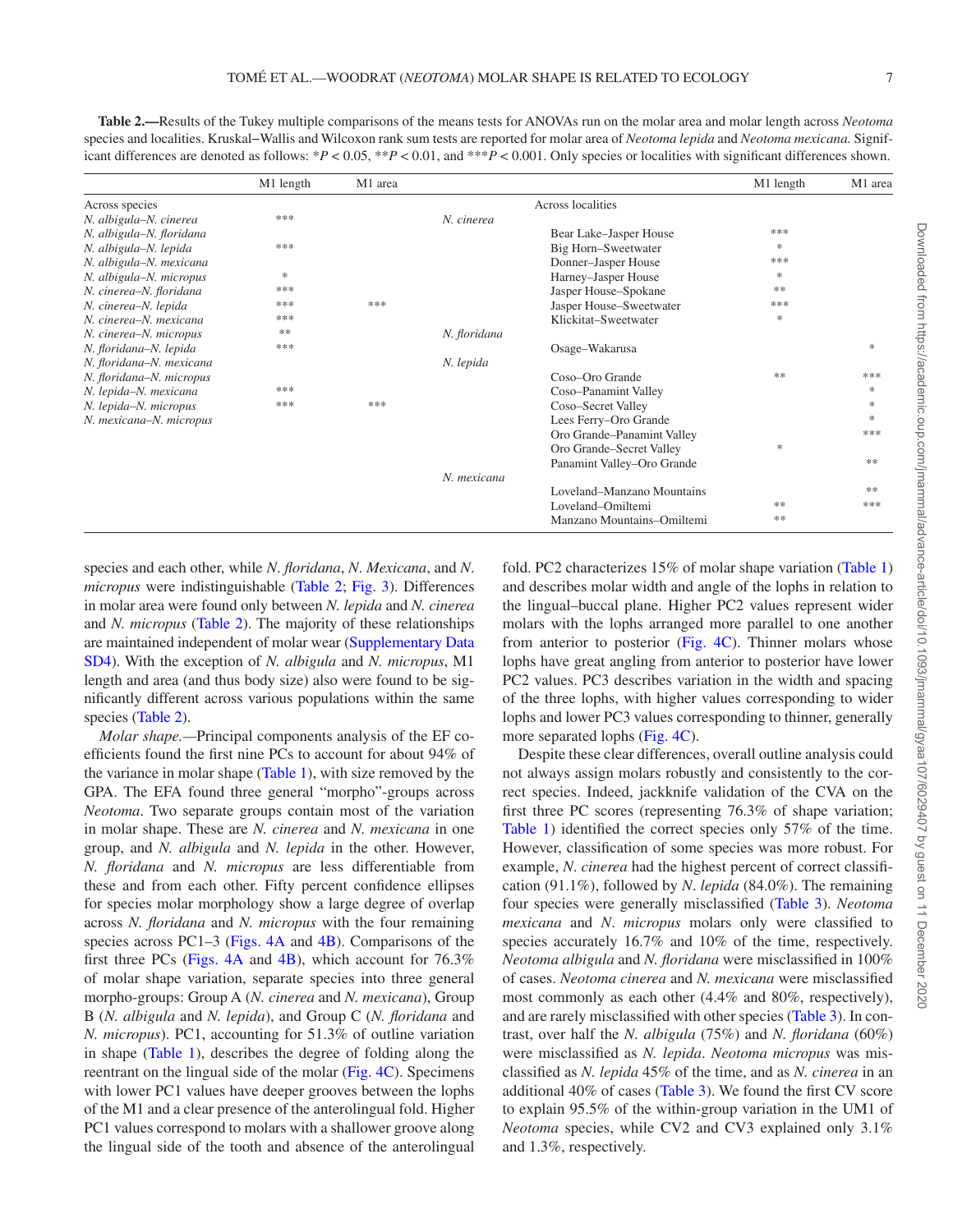8 JOURNAL OF MAMMALOGY



<span id="page-7-0"></span>Fig. 3.—Molar length and area across *Neotoma* localities. Distribution of upper first molar (A) area (mm<sup>2</sup>) and (B) length (mm) across species of *Neotoma* with localities ranked from lowest to highest latitude (left to right).

Interestingly, jackknife validation testing of how accurately individuals could be classified to locality within species found somewhat different results. Species that were more distinguishable by molar shape across the genus tended to have lower accurate assignments to locality, and vice versa. Every individual of *N*. *floridana*, for example, was correctly assigned to locality, while *N*. *cinerea* could only be correctly assigned to locality about 15.6% of the time. Of the remaining species, *N*. *mexicana* and *N*. *micropus* individuals were sorted to locality correctly over half the time (63.3% and 60%, respectively), while *N*. *lepida* and *N*. *albigula* specimens were placed into their correct localities in 50% and 45% of cases.

*Environmental Variables.—*We found significant relationships between size and shape and various climate variables and vegetation indices. At the generic level, mean annual precipitation (MAP), mean annual temperature (MAT), and minimum annual temperature (MnAT) gave the lowest ΔAIC model for M1 length [\(Table 4\)](#page-10-0), with a negative association between temperature and length. Shape variation as characterized by PCs 1–3 were associated significantly with both climate and vegetation, with maximum annual temperature (MxAT) consistently present in all significant models [\(Table 4\)](#page-10-0) and associated with shallower folding patterns, wider molars, and wider, more closely situated lophs. At the species level, climate was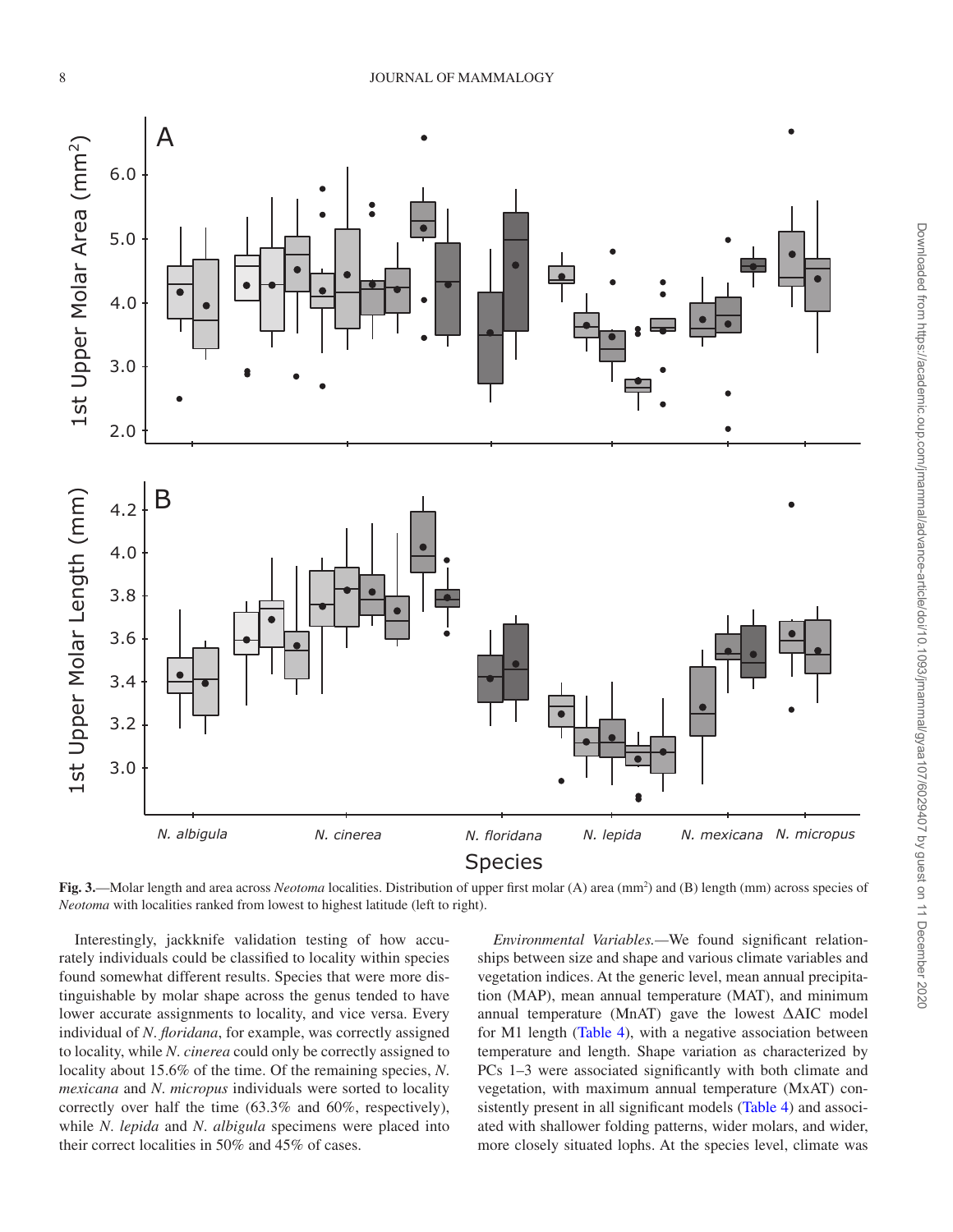

<span id="page-8-0"></span>**Fig. 4.**—Principal components analysis of *Neotoma* molar shape. First three principal components (PCs) plotted against one another for all 230 specimens. Fifty percent confidence ellipses are given for species M1 outline shape. Together, PC1–3 explain 76.3% of variance in shape, with differences being represented by molar shape projections (gray) for (A) PC1 versus PC2, and (B) PC1 versus PC3. (C) +2 *SD* (blue) and −2 *SD* (orange) from mean molar shape show the variance explained by PC1–3.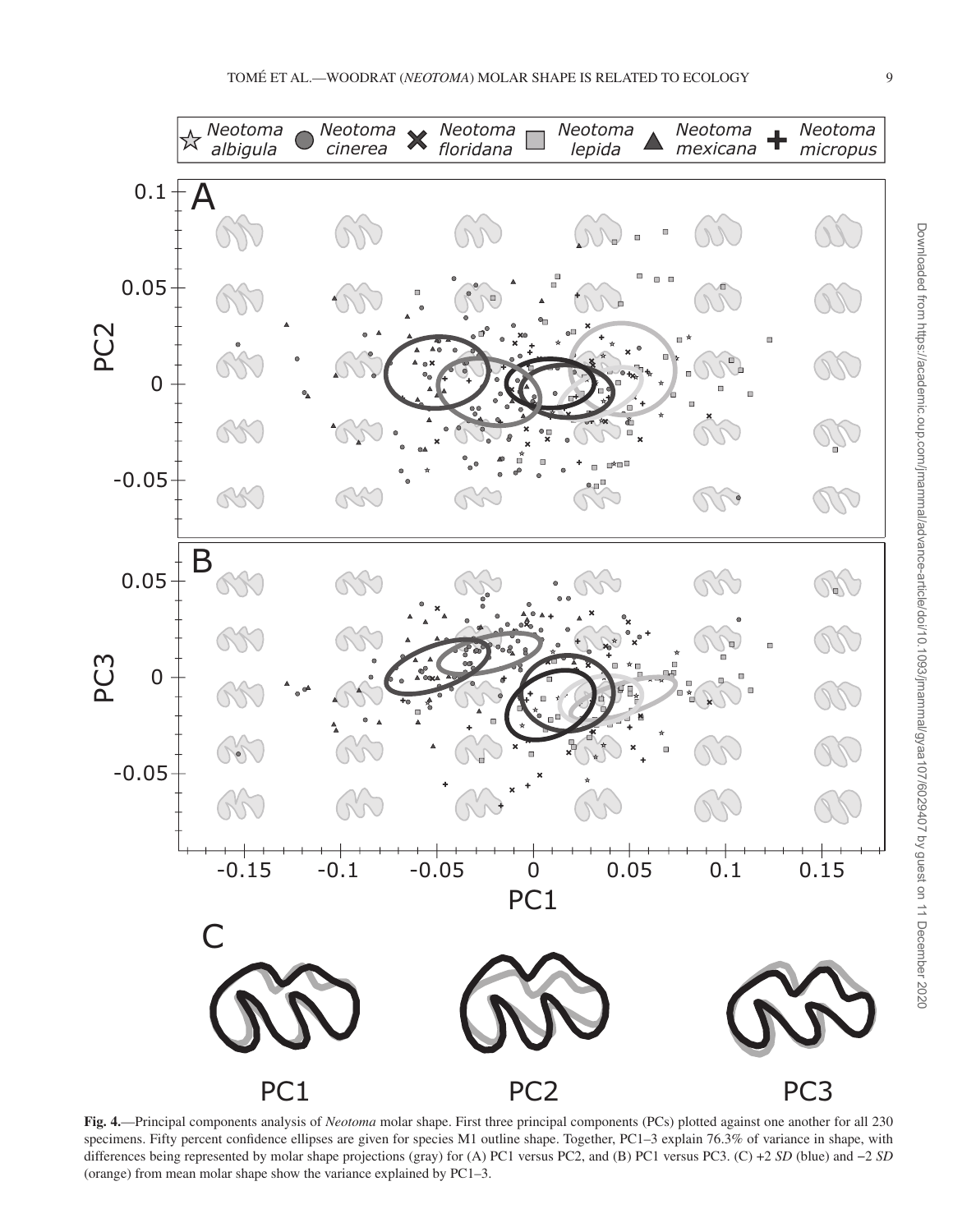associated significantly with molar area in *N*. *floridana* (MAT), *N*. *lepida* (MAP, MAT, MnAT), and *N*. *mexicana* (MAT, MxAT), but no association was found between molar area and vegetation ([Table 4](#page-10-0)). Maximum temperature was significantly and negatively associated with M1 length in *N. mexicana* [\(Table 4\)](#page-10-0). Molar length in *N*. *cinerea* was correlated with MAP, MAT, MnAT, and NDVI, and with MxAT, MnAT, and NDVI, in *N. lepida.* Neither the first PC (degree of lingual folding), nor PCs 1–3 together were found to be significantly associated with climate at the species level ([Table 4](#page-10-0)). Mean annual temperature was present in all significant relationships between PC2 or PC3 and climate or vegetation. Minimum annual tempera ture was important to significant size and shape associations in *N. cinerea*, *N. lepida*, *N. micropus*, while maximum annual tem perature was most present in associations across *N. mexicana.* The vegetation index was found to be significantly related to size (M1 length) variation in *N. cinerea*, and *N. lepida*, and shape across all species (PC1 and PC2) and *N. cinerea* (PC3).

*Phylogenetic analysis.—*Our maximum-likelihood tree topology matched that of [Matocq et al. \(2007](#page-13-36); [Fig. 5A](#page-11-0)). Surprisingly, molar outline shape did not exhibit a significant phylogenetic signal ( $K = 0.7075$ , *P*-value > 0.05), suggesting that more closely related *Neotoma* species did not have strong similarities in molar outline. Projection of the phylogenetic tree onto shape space ([Fig. 5B](#page-11-0)) shows a series of overlapping branches and lack of clustering among sister species. Thus, we conclude that overall, phylogeny does not drive the overall pat terns in molar shape.

## **Discussion**

We find significant differences in size and shape of *Neotoma* molars. Size was strongly related to temperature and shape was not driven by phylogeny but may instead be related to environ ment. While elliptical Fourier analysis of molar outline did not provide a general tool for discriminating among all species, it was useful for some comparisons, and moreover suggested a potential link between dental morphology and dietary gener alization or specialization both at the species and local level.

<span id="page-9-0"></span>Overall, the six species of *Neotoma* examined in this study show varying degrees of differences in the size and shape of the first upper molar. Intraspecifically, species with broad distribu tion, such as *N*. *cinerea* and *N*. *mexicana*, exhibit a strong north to south body size gradient [\(Cornely and Baker 1986;](#page-13-13) [Smith](#page-14-13) [1997](#page-14-13); [Smith and Betancourt 2003;](#page-14-17) [Table 2\)](#page-6-0). When consid ering all species together, we found mean and minimum annual temperature to be negatively related to M1 length [\(Table 4](#page-10-0)). Furthermore, molar length had a negative association with min imum annual temperature in *N*. *cinerea*, and maximum annual temperature in *N. mexicana*. Because molar length reflects body size, it is likely that molar length's association with temperature is a result of the effect of climate on body size of the genus. *Neotoma cinerea* and *N. mexicana* occupy the northernmost and southernmost latitudes of the genus' range, respectively, such that the species' sensitivity in body size to minimum and maximum annual temperatures makes intuitive sense. As such, *N. cinerea* and *N. mexicana* tend to increase in body size

|             |                           |                    |                 |                   | % Classification: |                                                  |                                 |
|-------------|---------------------------|--------------------|-----------------|-------------------|-------------------|--------------------------------------------------|---------------------------------|
|             |                           | Neotoma albigula   | Neotoma cinerea | Neotoma floridana | Neotoma lepida    | Neotoma mexicana                                 | Neotoma micropus                |
| nown group: | N. albigula               | $_{\odot}^{\rm O}$ |                 |                   |                   |                                                  |                                 |
|             | N. cinerea                | S                  |                 | $\Box$            |                   |                                                  |                                 |
|             |                           | $\tilde{c}$        |                 | $_{\odot}$        |                   | $\begin{array}{c} 4.0 \\ 4.0 \\ 0.0 \end{array}$ |                                 |
|             | N. floridana<br>N. lepida | 4.0                |                 | 0.0               |                   |                                                  |                                 |
|             | N. mexicana               | $_{\odot}^{\rm O}$ | 13.88888        | $_{0.0}$          |                   | 16.7                                             | 0<br>0 0 0 0 m 0<br>0 0 n d m 0 |
|             | N. micropus               |                    |                 | 0.0               |                   | 0.0                                              |                                 |

**Table 3.—**Percent of *Neotoma* M1 outlines correctly classified to species from canonical variate analysis jackknife cross-validation. Bold values indicate outlines that were correctly as-

Table 3.—Percent of Neotoma M1 outlines correctly classified to species from canonical variate analysis jackknife cross-validation. Bold values indicate outlines that were correctly as-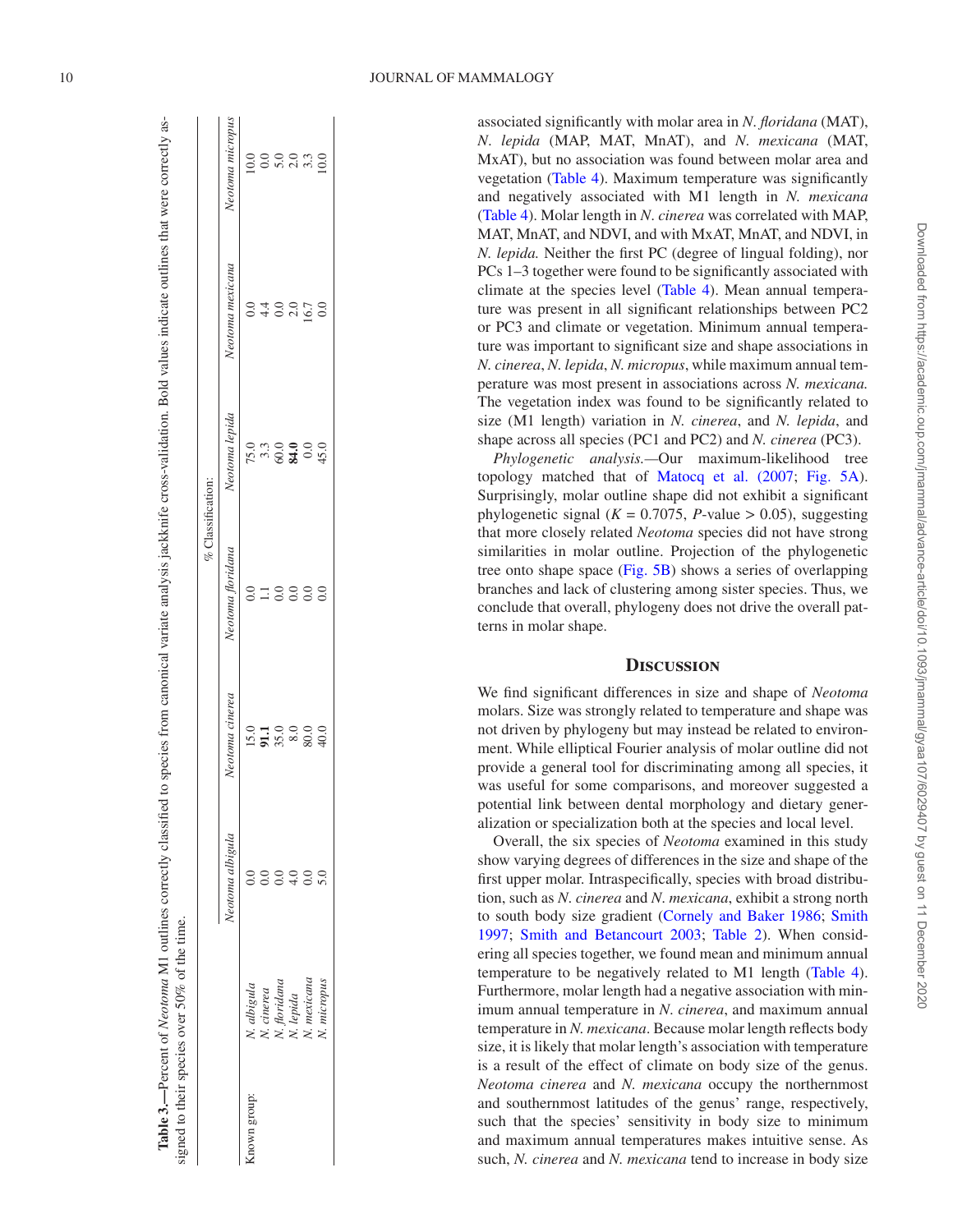<span id="page-10-0"></span>Table 4.-Multiple regression model results of climate variables and vegetation index to M1 size and shape across species. Models included climate and vegetation variables: mean annual **Table 4.—**Multiple regression model results of climate variables and vegetation index to M1 size and shape across species. Models included climate and vegetation variables: mean annual precipitation (MAP), mean annual temperature (MAT), maximum annual temperature (MxAT) and minimum annual temperature (MnAT), normalized difference vegetation index (NDVI) precipitation (MAP), mean annual temperature (MAT), maximum annual temperature (MxAT) and minimum annual temperature (MnAT), normalized difference vegetation index (NDVI) from ClimateWNA (Wang et al. 2016), PRISM (Daly et al. 2008), and NASA EOSDIS Land Processes DAAC (Didan et al. 2015). Significance of models are denoted as follows: ns, not from ClimateWNA ([Wang et al. 2016\)](#page-14-32), PRISM ([Daly et al. 2008](#page-13-33)), and NASA EOSDIS Land Processes DAAC ([Didan et al. 2015](#page-13-34)). Significance of models are denoted as follows: ns, not

|                            | significant, * $P < 0.05$ , ** $P < 0.01$ , and *** $P < 0.001$ . |                                                                                                                                                         |                                 |                         |                            |                         |                        |               |
|----------------------------|-------------------------------------------------------------------|---------------------------------------------------------------------------------------------------------------------------------------------------------|---------------------------------|-------------------------|----------------------------|-------------------------|------------------------|---------------|
| Neotoma species            | Size variable                                                     | Model                                                                                                                                                   | Relationship to model variables | <b>AAIC</b>             | Ŀ,                         | Adjusted R <sup>2</sup> | d.f.                   | Significance  |
| All                        | PC2                                                               | $\begin{aligned} \text{MAP} + \text{MAT} + \text{MAX} + \text{MnAT} + \text{NDVI} \end{aligned}$                                                        | neg., neg., pos., pos., neg.    | 0.0                     | 4.92                       | 0.10                    | 5/179                  | $***$         |
| All                        | $PC1 + PC2 + PC3$                                                 | $MAP + MxAT$                                                                                                                                            | neg., pos.                      | 3.3                     | 1.86                       | $\overline{11}$         | 2/182                  | $***$         |
| All                        | PC <sub>1</sub>                                                   |                                                                                                                                                         | neg., pos., neg.                |                         | 4.35                       | 0.18                    | 3/181                  | $**\ast$      |
| All                        | UM1 Length                                                        | $\begin{array}{l} \text{MAP} + \text{MAX} + \text{NDVI} \\ \text{MAP} + \text{MAT} + \text{MAT} \end{array}$                                            | pos., neg., neg.                | 3.8                     | 17.63                      |                         | 3/181                  | $***$         |
| All                        | UMI Area                                                          | $MxAT + NDVI$                                                                                                                                           | pos., neg.                      | $\frac{1}{4}$           | 2.97                       |                         |                        | ns            |
| All                        | PC <sub>3</sub>                                                   | MxAT                                                                                                                                                    | neg.                            | 6.5                     | 18.62                      | $\frac{21}{0.00}$       |                        | $***$         |
| N. albigula                | UM1 Length                                                        | $MAP + MAT + MAX$                                                                                                                                       | neg., pos., neg.                | 0.0                     |                            | 0.12                    | 2/182<br>1/183<br>3/16 | ns            |
| N. albigula                | UMI Area                                                          | $MAP + MAT$                                                                                                                                             | neg., pos.                      | 0.4                     |                            |                         |                        | ns            |
| N. albigula                | PC <sub>3</sub>                                                   | $MAP + MXAT$                                                                                                                                            | pos., neg.                      | 2.0                     | $1.34$<br>$1.71$           | 0.06                    | $\frac{2}{17}$         | Ξ             |
| N. albigula<br>N. albigula | $PC1 + PC2 + PC3$                                                 | MAT                                                                                                                                                     | pos.                            | 2.7                     | 2.06                       |                         | 1/18                   | ns            |
|                            | PC <sub>1</sub>                                                   | MAT                                                                                                                                                     | pos.                            | 3.5                     | 2.12                       | $0.05$<br>$0.06$        | 1/18                   | ns            |
| N. albigula                | PC <sub>2</sub>                                                   | MAT                                                                                                                                                     | pos.                            |                         | 0.92                       |                         |                        | ns            |
| N. cinerea                 | UMI Length                                                        | MAP + MAT + MnAT + NDVI                                                                                                                                 | pos., pos., neg., pos.          | 0.4                     | $7.40$<br>$1.40$<br>$4.09$ | $0.14$<br>0.01          | 4/62<br>4/62           | $*$           |
| N. cinerea                 | PC <sub>2</sub>                                                   | MAT + MxAT + MnAT + NDVI                                                                                                                                | neg., pos., pos., neg.          | 1.5                     |                            |                         |                        | Ξ             |
| N. cinerea                 | PC3                                                               | NAT + NDVI                                                                                                                                              | pos., pos.                      |                         |                            | 0.09                    | 2/64                   | ₩             |
| N. cinerea                 | PC <sub>1</sub>                                                   | $MAT + MnAT$                                                                                                                                            | pos., neg.                      |                         |                            | 0.03                    | 2/64                   | ns            |
| N. cinerea                 | $PC1 + PC2 + PC3$                                                 | MxAT                                                                                                                                                    | pos.                            |                         |                            |                         |                        | ns            |
| N. cinerea                 | UM1 Area                                                          | MAP                                                                                                                                                     | pos.                            | 55757                   | $2.09$<br>$1.48$<br>$0.88$ | 0.00                    | 1/65                   | ns            |
| N. floridana               | PC <sub>1</sub>                                                   | MAT                                                                                                                                                     | neg.                            |                         | 1.03                       | 0.00                    | 1/18                   | ns            |
| N. floridana               | PC3                                                               | MAT                                                                                                                                                     | pos.                            | 3.0                     |                            | 0.72                    |                        | ***           |
| N. floridana               | UM1 Area                                                          | MAT                                                                                                                                                     | neg.                            |                         |                            |                         |                        | ₩             |
| N. floridana               | UM1 Length                                                        | MAT                                                                                                                                                     | neg.                            | $3.7$<br>$3.9$<br>$3.9$ | 50.79<br>5.87<br>0.79      | 0.20                    |                        | ns            |
| N. floridana               | $PC1 + PC2 + PC3$                                                 | MxAT                                                                                                                                                    | neg.                            |                         | 3.03                       |                         |                        | ns            |
| N. floridana               | PC2                                                               | MAP                                                                                                                                                     | pos.                            | $4.0$<br>$3.0$<br>$3.0$ | 0.20<br>7.53<br>8.97       |                         |                        | ns            |
| N. lepida                  | PC <sub>2</sub>                                                   |                                                                                                                                                         | pos., neg., neg.                |                         |                            |                         |                        | $*$           |
| N. lepida                  | UMI Area                                                          | $\begin{array}{l} \text{MAT} + \text{MAX} + \text{MnAT} \\ \text{MAP} + \text{MAT} + \text{MnAT} \\ \text{MAX} + \text{MnAT} + \text{NDVI} \end{array}$ | neg., pos., neg.                |                         |                            | 0.0047700               |                        | $***$         |
| N. lepida                  | UM1 Length                                                        |                                                                                                                                                         | pos, neg, neg.                  | $4.0$<br>6.5            | 4.05                       |                         | 3/24                   | $\frac{M}{N}$ |
| N. lepida                  | PC <sub>3</sub>                                                   | MnAT                                                                                                                                                    | neg.                            |                         | 0.19                       |                         |                        | ns            |
| N. lepida                  | PC <sub>1</sub>                                                   | MxAT                                                                                                                                                    | neg.                            | 6.6                     |                            | 0.10                    |                        | ns            |
| N. lepida                  | $PC1 + PC2 + PC3$                                                 | MAP                                                                                                                                                     | neg.                            | 7.1                     | 3.37<br>1.30<br>3.77       | 0.01                    | 1/26<br>1/26           | ns            |
| N. mexicana                | PC3                                                               | $MAP + MAT + MAX$                                                                                                                                       | neg., neg., pos.                | 0.0                     |                            | 0.22                    |                        | $\ast$        |
| N. mexicana                | UM1 Area                                                          | $MAT + MxAT$                                                                                                                                            | pos., neg.                      |                         | 8.71                       | 0.35                    | 2/27<br>2/27<br>1/28   | $*$           |
| N. mexicana                | PC <sub>2</sub>                                                   | MAT + MxAT                                                                                                                                              | pos., neg.                      |                         | $\frac{0.28}{0.58}$        |                         |                        | $***$         |
| N. mexicana                | $PC1 + PC2 + PC3$                                                 | MAT                                                                                                                                                     | neg.                            |                         |                            | 0.00000                 |                        | ns            |
| N. mexicana                | PC <sub>1</sub>                                                   | MxAT                                                                                                                                                    | pos.                            |                         | 1.04                       |                         | 1/28                   | ns            |
| N. mexicana                | UM1 Length                                                        | MxAT                                                                                                                                                    | neg.                            |                         | 8.19                       | 0.37                    | 1/28                   | $***$         |
| N. micropus                | PC <sub>2</sub>                                                   | $MAX + MAX + NMAX + N1A$                                                                                                                                | pos., neg., neg                 | 2.0                     | 3.25                       | 0.26                    | 3/16                   | $\star$       |
| N. micropus                | PC <sub>1</sub>                                                   | MAT                                                                                                                                                     | neg.                            | 3.7                     | 0.22                       | 0.00                    | $\frac{1}{1}$ 118      | ns            |
| N. micropus                | $PC1 + PC2 + PC3$                                                 | MAP                                                                                                                                                     | neg.                            | 4.5                     | 2.35                       | 0.07                    |                        | ns            |
| N. micropus                | UM1 Area                                                          | MAT                                                                                                                                                     | pos.                            | 4.6                     | 0.69                       | 0.00                    | 1/18                   | n s           |
| N. micropus                | UM1 Length                                                        | MxAT                                                                                                                                                    | neg.                            |                         | 1.62                       | 0.03                    | 1/18                   | ns            |
| N. micropus                | PC <sub>3</sub>                                                   | MAP                                                                                                                                                     | neg                             |                         | 0.76                       | 0.00                    | 1/18                   | ns            |
|                            |                                                                   |                                                                                                                                                         |                                 |                         |                            |                         |                        |               |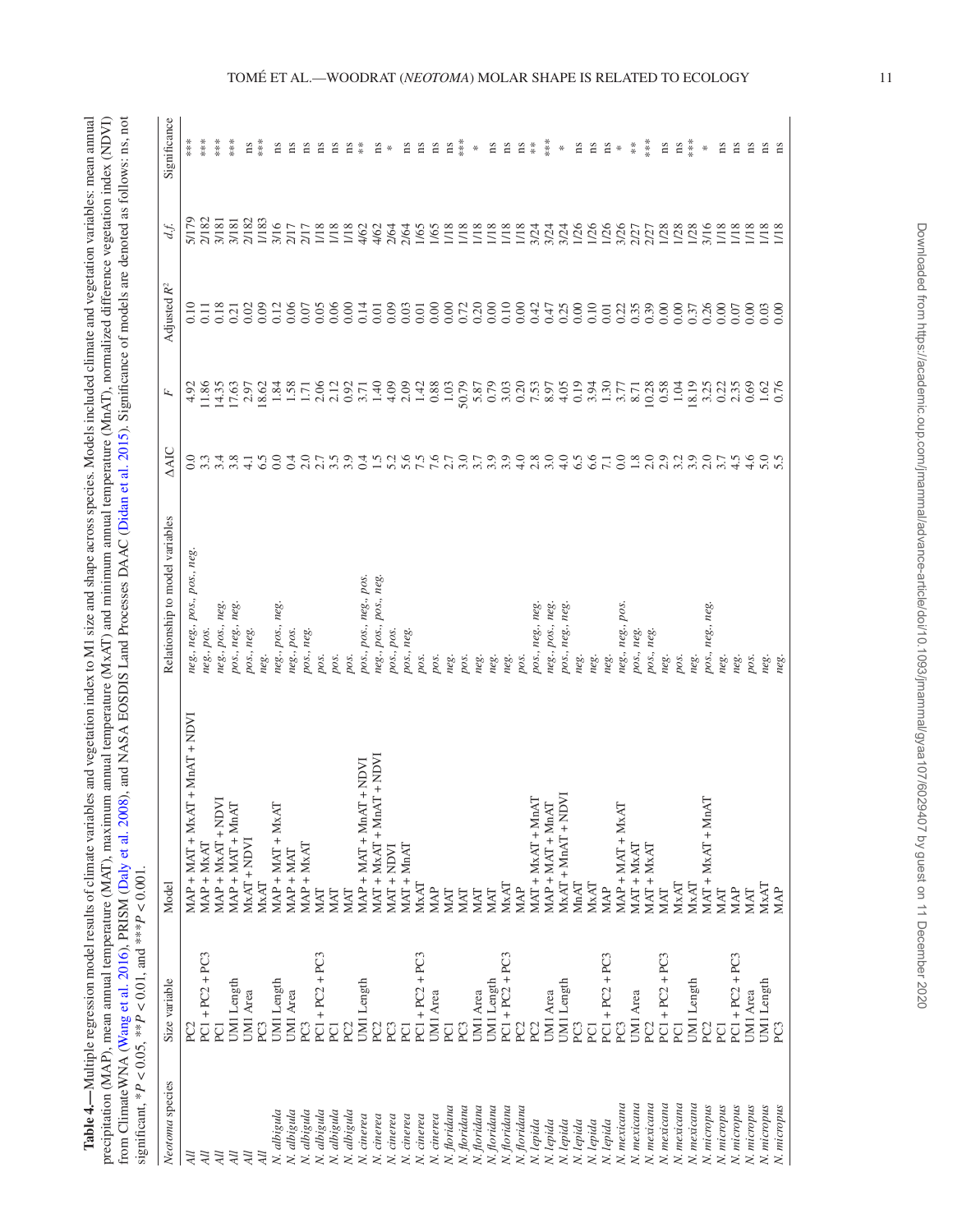from southern, warmer localities to northern, colder localities [\(Table 2;](#page-6-0) [Figs. 1](#page-2-0) and [2\)](#page-3-0), conforming to Bergmann's rule [\(Bergmann 1847](#page-12-12); [Mayr 1956\)](#page-13-38). *Neotoma lepida* is an exception with southern populations generally larger than northern ones [\(Verts and Carraway 2002\)](#page-14-14). The temperature gradient across the range of *N. lepida* is east to west, rather than north to south; and indeed, the eastern desert populations are typically smaller than the western mountain populations ([Brown and Lee 1969\)](#page-12-13).

*Molar shape.—*The outline patterns of the *Neotoma* molars in our study may assist classification of *Neotoma* into three morpho-groups, as determined by the degree of folding along the lophs of the M1 and prominence of the anterolingual fold. *Neotoma mexicana* and *N. cinerea* exhibit greater folding of the anterior lophs and a more prominent anterolingual fold [\(Figs. 2H](#page-3-0) and [2K\)](#page-3-0), which contrasts the wider lophs with shallower folds and minimal to no development of the anterolingual fold in *N. albigula* and *N. lepida* ([Figs. 2G](#page-3-0) and [2J](#page-3-0); [4A](#page-8-0) and [4B](#page-8-0)). The mean M1 shape of *N. floridana* and *N. micropus* [\(Figs. 2I](#page-3-0) and [2L\)](#page-3-0) tends to exhibit loph and fold characteristics between these two groups. With the exception of *N. micropus*, these results are consistent with those described by [Van Devender](#page-14-36) [et al. \(1977\)](#page-14-36) and align generally well with [Zakrzewski \(1993\)](#page-14-22) and [Repenning \(2004\).](#page-14-23) Those authors found the anterolingual fold to be more prominent within *N. cinerea*, *N. mexicana*, and *N. micropus*, compared to *N. stephensi* (not considered here) and *N. lepida.* However, the results of the jackknife crossvalidation ([Table 3](#page-9-0)) suggest that precise classifications to the species level using outline shape alone are not reliable across these six species.



<span id="page-11-0"></span>**Fig. 5.**—*Neotoma* cladogram and phylogeny in shape space. (A) Maximum-likelihood tree topology of *Neotoma* reconstructed from [Matocq et al. \(2007\).](#page-13-36) (B) Phylogenetic tree of *Neotoma* as projected in morphospace for PC1 and PC2.

We only were able to classify robustly two species based on cross-validation of molar outlines: *N. cinerea* and *N. lepida*. The higher correct classifications of *N. cinerea* and *N. lepida* [\(Table 3](#page-9-0)) may be a consequence of a greater number of observations for these two species. While efforts were made to select for specimens within a certain age range, the degree of wear along a molar can cause large variations in the occlusal surfaces of teeth [\(Harris 1984](#page-13-10); [Guérécheau et al. 2010;](#page-13-11) [Ledevin](#page-13-9) [et al. 2010](#page-13-9); [Mitchell 2016\)](#page-13-20). This may play role in species classification. Inclusion of only molars with average wear (wear index of 3) increased classification accuracy somewhat for *N. micropus* (from 10% to 25%) but only slightly for *N. lepida* and *N. mexicana* ([Supplementary Data SD5](http://academic.oup.com/jmammal/article-lookup/doi/10.1093/jmammal/gyaa107#supplementary-data)). Interestingly, the greater similarity among species in morphospace does not re-flect phylogenetic relationships across the genus [\(Fig. 5](#page-11-0)), suggesting ecology may be playing a role in molar shape.

*Ecology and phylogeny.—*The lack of phylogenetic signal coupled with the grouping of species into three general morphogroups likely indicates an important relationship with diet, although overall tooth shape likely reflects important selection pressures in the evolutionary history of the genus. Within the six species discussed here, *N. cinerea* and *N. mexicana* consume the least amount of succulent plants [\(Finley 1958;](#page-13-26) [Cornley and Baker](#page-13-13)  [1986](#page-13-13)). *Neotoma albigula* and *N. micropus* share similar dietary habits (large quantities of *Opuntia*), while neither *N. lepida* nor *N. floridana* are as dependent on cacti [\(Vorhies and Taylor 1940](#page-14-26); [Finley 1958\)](#page-13-26). Species subsisting on softer, more succulent foods (e.g., cacti) have a lower degree of folding along the lophs of their molars. In contrast, larger species such as *N. cinerea* may use a greater amount of tougher or fibrous foods (e.g., juniper oak, seeds, etc.[—Finley 1958;](#page-13-26) [Cornley and Baker 1986;](#page-13-13) [Smith 1995,](#page-14-15) [1997](#page-14-13); [Wang et al. 2003\)](#page-14-37) and exhibit molars with more prominent folding along the lophs. Because increased folding patterns may provide more efficient grinding across the occlusal surface of the teeth ([Kay and Hiiemae 1974](#page-13-39); [Ungar 2010](#page-14-3), [Gailer and](#page-13-40)  [Kaiser 2014](#page-13-40); [Gailer et al. 2016\)](#page-13-7), selection pressure may favor greater anterolingual folding (represented by PC1; [Figs. 4A–C\)](#page-8-0) in *N. cinerea* and *N. mexicana*, whose populations generally use more varied resources across their ranges.

Interestingly, cross-validation of localities by outline shape showed *N. floridana, N. mexicana*, and *N. micropus*, to be classified correctly 100%, 63.3%, and 60% of the time, respectively, despite their high misclassification rates across species. Furthermore, molar area was significantly different between the two populations of *N. floridana*. The perfect classification of *N. floridana* specimens into proper localities suggests a correlation with different local diets. While *N. floridana* makes use of an array of resources across its range, the species, as with most *Neotoma*, exploits the most abundant resources between localities ([Murphy](#page-13-30)  [1952](#page-13-30); [Rainey 1956;](#page-14-27) [Finley 1958;](#page-13-26) [Wiley 1980\)](#page-14-12). Different selective pressures across populations may favor morphological changes in molar form such that variation between localities is greater. In contrast, *N. cinerea*, which has the most identifiable morphology [\(Table 4](#page-10-0)), is only correctly identified about 15.6% of the time at the local level. Inability to classify *N. cinerea* at the local level may reflect a wider range of resources used ([Finley 1958](#page-13-26)) or potentially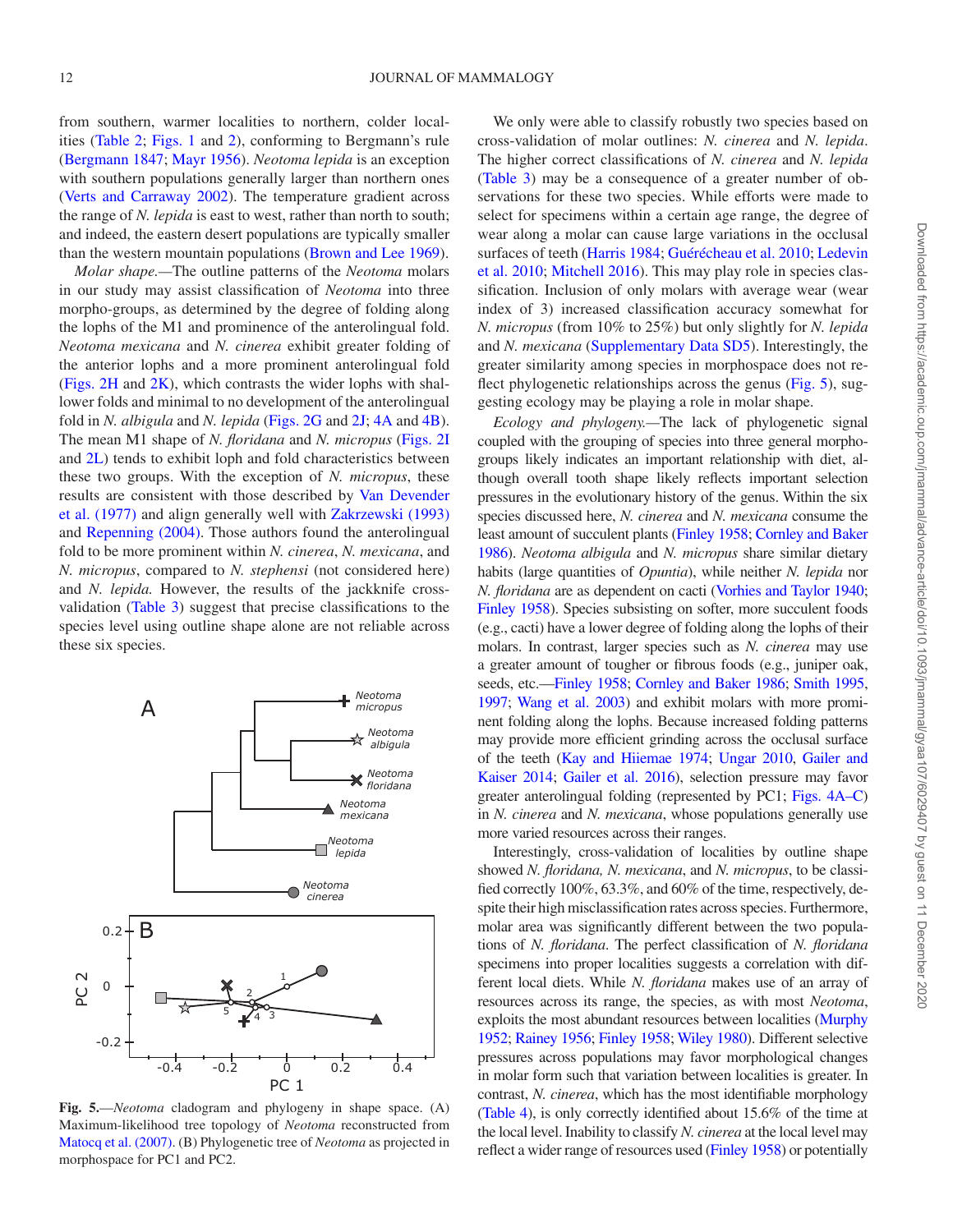an artifact of sample size. This suggests that molar morphology of *N. floridana* closely reflects environmental conditions, while that of *N. cinerea* is more reflective of phylogeny.

The relationship between differences in shape (PC1–3) and climate is not as clear. Species that are more similar in morphospace are not similarly related with temperature and precipitation ([Table 4\)](#page-10-0). The first three PC scores are significantly associated with mean annual precipitation and maximum annual temperature across *Neotoma.* PC1 and PC2 are associated with vegetation index, and in this context, the relationship between shape, climate, and vegetation across species suggests individuals experiencing less precipitation, hotter temperatures, or less green vegetation should generally have lophs that are wider with smaller infolding angles between lophs, which tends to align with the desertic *Neotoma* species (*N. albigula* and *N. lepida*).

While outline analysis did not provide a means of consistent classification across all *Neotoma* species, a combined use of size measurements and shape analysis may increase accuracy of molar classifications. For example, use of size information may resolve species within Morpho-Group B because *N. lepida* typically is smaller than *N. albigula.* The variation associated with shared dietary characteristics across the morpho-groups identified suggests that geography and vegetation are both playing a role in driving molar shape evolution, allowing the genus to adapt to a wide array of resources and habitats. Here we used dietary preference derived from the literature to explain morphological patterns. However, in future work, comparing shape variation using detailed resource data, for example, stable isotopes to characterize isotopic niche space, would provide insight into how diet influences dental morphology across the genus. Further insight can then help interpret whether important changes are occurring at regional scales. The abundance of *Neotoma* in the fossil record, and presence of paleomiddens, makes the genus a valuable tool in understanding the Quaternary. Clarifying these ecomorphological traits in *Neotoma* improves our understanding of the Quaternary, and the relationship between the genus and the ecosystem with which they coexisted.

## **Acknowledgments**

We thank Smithsonian National Museum of Natural History and the James F. Bell Museum of Natural History for access to their specimen collections. We thank Jonathan Keller for photographing specimens from the James F. Bell Museum of Natural History. We also thank Dr. Jocie Colella for her assistance with the phylogenetic portion of the molar shape analysis. CPT was supported in part by the National Science Foundation Division of Environmental Biology 1555525 granted to FAS and Seth D. Newsome, and the National Science Foundation Division of Environmental Biology 1744223 granted to S. Kathleen Lyons. WW-J was funded through the 2008 Smithsonian Institution Fellowship Program, helping to make this project possible.

# **SUPPLEMENTARY DATA**

Supplementary data are available at *Journal of Mammalogy* online.

**[Supplementary Data SD1.](http://academic.oup.com/jmammal/article-lookup/doi/10.1093/jmammal/gyaa107#supplementary-data)**—Additional methods and results testing for potential biases across specimens assigned different wear indices for both size and shape.

**[Supplementary Data SD2.](http://academic.oup.com/jmammal/article-lookup/doi/10.1093/jmammal/gyaa107#supplementary-data)**—Results of Tukey multiple pairwise comparisons of means for ANOVAs across molar wear indices (2–4) for *Neotoma* specimens included in size and shape analyses.

**[Supplementary Data SD3.](http://academic.oup.com/jmammal/article-lookup/doi/10.1093/jmammal/gyaa107#supplementary-data)**—Number of *Neotoma* specimens for each wear index by species.

**[Supplementary Data SD4.](http://academic.oup.com/jmammal/article-lookup/doi/10.1093/jmammal/gyaa107#supplementary-data)**—Results of Tukey multiple comparisons of means for ANOVA of molars with a medium wear index (3). Significant *P*-values (*P*) are in bold.

**[Supplementary Data SD5.](http://academic.oup.com/jmammal/article-lookup/doi/10.1093/jmammal/gyaa107#supplementary-data)**—Percent of *Neotoma* M1 outlines correctly classified to species from canonical variate analysis jackknife cross-validation from subset of specimens with wear indices of 3.

#### **Literature Cited**

- <span id="page-12-2"></span>ADAMS, D. C. 1999. Methods for shape analysis of landmark data from articulated structures. Evolutionary Ecology Research 1:959–970.
- <span id="page-12-3"></span>Adams, D. C., F. J. Rohlf, and D. E. Slice. 2004. Geometric morphometrics: ten years of progress following the 'revolution.' Italian Journal of Zoology 71:5–16.
- <span id="page-12-11"></span>Adams, D. C., M. L. Collyer, and A. Kaliontzopoulou. 2018. Geomorph: software for geometric morphometric analyses. R package version 3.0.6. [https://cran.r-project.org/](https://cran.r-project.org/package=geomorph) [package=geomorph.](https://cran.r-project.org/package=geomorph) Accessed 18 January 2019.
- <span id="page-12-5"></span>Adebowale, A., A. Nicholas, J. Lamb, and Y. Naidoo. 2012. Elliptic Fourier analysis of leaf shape in southern African *Strychnos* section *Densiflorae* (Loganiaceae). Botanical Journal of the Linnean Society 170:542–553.
- <span id="page-12-12"></span>Bergmann, C. 1847. Über die Verhältnisse der Wärmeökonomie der Thiere zu ihrer Größe. Gottinger Studien 1:595–708.
- <span id="page-12-0"></span>Betancourt, J. L., T. R. Van Devender, and P. S. Martin (eds.). 1990. Packrat middens: the last 40,000 years of biotic change. University of Arizona Press. Tucson.
- <span id="page-12-10"></span>Bonhomme, V., S. Picq, and J. Claude. 2012. Momocs package. [http://cran.r-project.org/web/packages/Momocs/index.html.](http://cran.r-project.org/web/packages/Momocs/index.html) Accessed 2 May 2018.
- <span id="page-12-4"></span>BONHOMME, V., S. PICQ, C. GAUCHEREL, AND J. CLAUDE. 2014. Momocs: outline analysis using R. Journal of Statistical Software 56:1–24.
- <span id="page-12-6"></span>Bonhomme, V., S. Prasad, and C. Gaucherel. 2013. Interspecific variability of pollen morphology as revealed by elliptic Fourier analysis. Plant Systematics and Evolution 299:811–816.
- <span id="page-12-1"></span>Bookstein, F. L. 1997. Morphometric tools for landmark data: geometry and biology. Cambridge University Press. Cambridge, United Kingdom.
- <span id="page-12-9"></span>Braun, J. K., and M. A. Mares. 1989. *Neotoma micropus*. Mammalian Species 330:1–9.
- <span id="page-12-7"></span>BROWN, J. H. 1968. Adaptation to environmental temperature in two species of woodrats, *Neotoma cinerea* and *N. albigula*. Miscellaneous Publications, Museum of Zoology, University of Michigan 135:1–48.
- <span id="page-12-13"></span>Brown, J. H., and A. K. Lee. 1969. Bergmann's rule and climatic adaptation in woodrats (*Neotoma*). Evolution 23:329–338.
- <span id="page-12-8"></span>Cameron, G. N., and D. G. Rainey. 1972. Habitat utilization by *Neotoma lepida* in the Mohave desert. Journal of Mammalogy 53:251–266.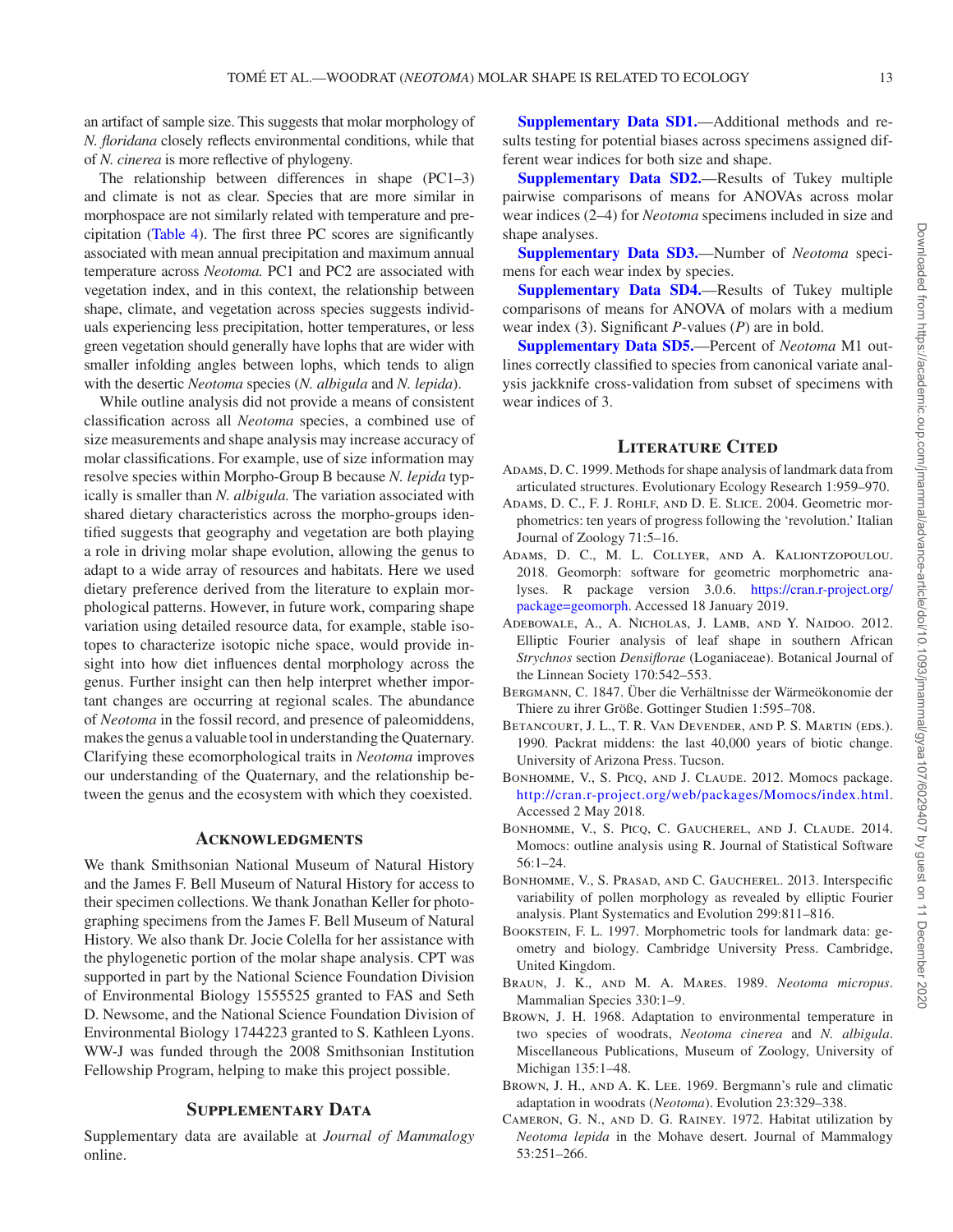- <span id="page-13-29"></span>Carey, A. B. 1991. The biology of arboreal rodents in Douglas-fir forests. General Technical Report PNW-GTR-276. US Department of Agriculture, Forest Service, Pacific Northwest Research Station, Portland, Oregon.
- <span id="page-13-5"></span>Carrasco, M. A. 2000. Species discrimination and morphological relationships of kangaroo rats (*Dipodomys*) based on their dentition. Journal of Mammalogy 81:107–122.
- <span id="page-13-16"></span>Carraway, L. N., and B. J. Verts. 1991. *Neotoma fuscipes*. Mammalian Species 386:1–10.
- <span id="page-13-17"></span>Claude, J. 2008. Morphometrics with R. Springer Science & Business Media. New York.
- <span id="page-13-13"></span>Cornely, J. E., and R. J. Baker. 1986. *Neotoma mexicana*. Mammalian Species 262:1–7.
- <span id="page-13-22"></span>DALQUEST, W. W., E. ROTH, AND F. JUDD. 1969. The mammal fauna of Schulze Cave, Edwards County, Texas. Bulletin of the Florida State Museum 13:205–276.
- <span id="page-13-32"></span>DALY, C., R. P. NEILSON, AND D. L. PHILLIPS. 1994. A statistical topographic model for mapping climatological precipitation over mountainous terrain. Journal of Applied Meteorology 33:140–158.
- <span id="page-13-33"></span>DALY, C., ET AL. 2008. Physiographically sensitive mapping of climatological temperature and precipitation across the conterminous United States. International Journal of Climatology 28:2031.
- <span id="page-13-27"></span>Dial, K. P. 1988. Three sympatric species of *Neotoma*: dietary specialization and coexistence. Oecologia 76:531–537.
- <span id="page-13-34"></span>Didan, K., A. Munon, R. Solano, and A. Huerte. 2015. MODIS Vegetation Index User's Guide (MODIS13 Series). Vegetation Index Phenology Lab, The University of Arizona. 1–35.
- <span id="page-13-37"></span>EDGAR, R. C. 2004. MUSCLE: multiple sequence alignment with high accuracy and high throughput. Nucleic Acids Research 32:1792–1797.
- <span id="page-13-1"></span>Evans, A. R., and G. D. Sanson. 2003. The tooth of perfection: functional and spatial constraints on mammalian tooth shape. Biological Journal of the Linnean Society 78:173–191.
- <span id="page-13-8"></span>Evans, A. R., G. P. Wilson, M. Fortelius, and J. Jernvall. 2007. High-level similarity of dentitions in carnivorans and rodents. Nature 445:78–81.
- <span id="page-13-26"></span>FINLEY, R. B. 1958. The wood rats of Colorado: distribution and ecology. University of Kansas. Lawrence.
- <span id="page-13-35"></span>FORTELIUS, M. 1985. Ungulate cheek teeth: developmental, functional, and evolutionary interrelations. Acta Zoologica Fennica 180:1–76.
- <span id="page-13-21"></span>Friess, M., and M. Baylac. 2003. Exploring artifical cranial deforamation using ellipitical fourier analysis of Procrustes aligned outlines. American Journal of Physical Anthropology 122:11–22.
- <span id="page-13-7"></span>Gailer, J. P., I. Calandra, E. Schulz-Kornas, and T. M. Kaiser. 2016. Morphology is not destiny: discrepancy between form, function and dietary adaptation in bovid cheek teeth. Journal of Mammalian Evolution 23:369–383.
- <span id="page-13-40"></span>Gailer, J. P., and T. M. Kaiser. 2014. Common solutions to resolve different dietary challenges in the ruminant dentition: the functionality of bovid postcanine teeth as a masticatory unit. Journal of Morphology 275:328–341.
- <span id="page-13-19"></span>Gómez Cano, A. R., M. Hernández Fernández, and M. Á. Alvarez-Sierra. 2013. Dietary ecology of Murinae (Muridae, Rodentia): a geometric morphometric approach. PLoS ONE 8:e79080.
- <span id="page-13-11"></span>GUÉRÉCHEAU A., ET AL. 2010. Seasonal variation in molar outline of bank voles: an effect of wear? Mammalian Biology 75:311–319.
- <span id="page-13-12"></span>HALL, E. R. 1981. The mammals of North America. 2nd ed. Wiley & Sons. New York.
- <span id="page-13-10"></span>Harris, A. H. 1984. *Neotoma* in the late Pleistocene of New Mexico and Chihuahua. Special Publications, Carnegie Museum of Natural History 8:164–178.
- <span id="page-13-28"></span>Hickling, G. J. 1987. Seasonal reproduction and group dynamics of bushy-tailed woodrats, *Neotoma cinerea*. Ph.D. dissertation, The University of Western Ontario. London, Ontario, Canada.
- <span id="page-13-6"></span>Hillson, S. 2005. Teeth. Cambridge University Press. New York.
- <span id="page-13-23"></span>IUCN. 2018. The IUCN red list of threatened species. Ver. 2018.2. [http://www.iucnredlist.org.](http://www.iucnredlist.org) Accessed 15 March 2018.
- <span id="page-13-2"></span>Janis, C. M. 1995. Correlation between craniofacial morphology and feeding behavior in ungulates: reciprocal illumination between living and fossil taxa. Pp. 76–98 in Functional morphology in vertebrate paleontology (J. J. Thomason, ed.). Cambridge University Press. Cambridge, United Kingdom.
- <span id="page-13-0"></span>Janis, C. M., and M. Fortelius. 1988. On the means whereby mammals acieve increased functional durability of their dentitions, with special reference to limiting factors. Biological Reviews 63:197–230.
- <span id="page-13-3"></span>Jardine, P. E., C. M. Janis, S. Sahney, and M. J. Benton. 2012. Grit not grass: concordant patterns of early origin of hypsodonty in Great Plains ungulates and Glires. Palaeogeography, Palaeoclimatology, Palaeoecology 365–366:1–10.
- <span id="page-13-15"></span>JONES, C., AND N. J. HILDRETH. 1989. *Neotoma stephensi*. Mammalian Species 328:1–3.
- <span id="page-13-39"></span>KAY, R. F., AND K. M. HIIEMAE. 1974. Jaw movement and tooth use in recent and fossil primates. American Journal of Physical Anthropology 40:227–256.
- <span id="page-13-18"></span>KUHL, F. P., AND C. R. GIARDINA. 1982. Elliptic Fourier features of a closed contour. Computer Graphics and Image Processing 18:236–258.
- <span id="page-13-9"></span>Ledevin, R., J. P. Quéré, and S. Renaud. 2010. Morphometrics as an insight into processes beyond tooth shape variation in a bank vole population. PLoS ONE 5:e15470.
- <span id="page-13-14"></span>Macêdo, R. H., and M. A. Mares. 1988. *Neotoma albigula*. Mammalian Species 310:1–7.
- <span id="page-13-36"></span>Matocq, M. D., Q. R. Shurtliff, and C. R. Feldman. 2007. Phylogenetics of the woodrat genus *Neotoma* (Rodentia: Muridae): implications for the evolution of phenotypic variation in male external genitalia. Molecular Phylogenetics and Evolution 42:637–652.
- <span id="page-13-38"></span>Mayr, E. 1956. Geographical character gradients and climatic adaptation. Evolution 10:105–108.
- <span id="page-13-4"></span>Meiri, S., T. Dayan, and D. Simberloff. 2005. Variability and correlations in carnivore crania and dentition. Functional Ecology 19:337–343.
- <span id="page-13-31"></span>Meserve, P. L. 1974. Ecological relationships of two sympatric woodrats in a California coastal sage scrub community. Journal of Mammalogy 55:442–447.
- <span id="page-13-20"></span>MITCHELL J. 2016. Application of micro-CT and elliptic Fourier analysis on molar outline shape for group discrimination of notoungulates. Ph.D. dissertation, University of California, Santa Barbara. Santa Barbara.
- <span id="page-13-30"></span>Murphy, M. F. 1952. Ecology and helminths of the Osage wood rat, *Neotoma floridana osagensis*, including the description of *Longistriata neotoma* n. sp. (Trichostrongylidae). American Midland Naturalist 48:204–218.
- <span id="page-13-24"></span>Olsen, R. W. 1976. Water: a limiting factor for a population of wood rats. The Southwestern Naturalist 21:391–398.
- <span id="page-13-25"></span>ORR, T. J., S. D. NEWSOME, AND B. O. WOLF. 2015. Cacti supply limited nutrients to a desert rodent community. Oecologia 178:1045–1062.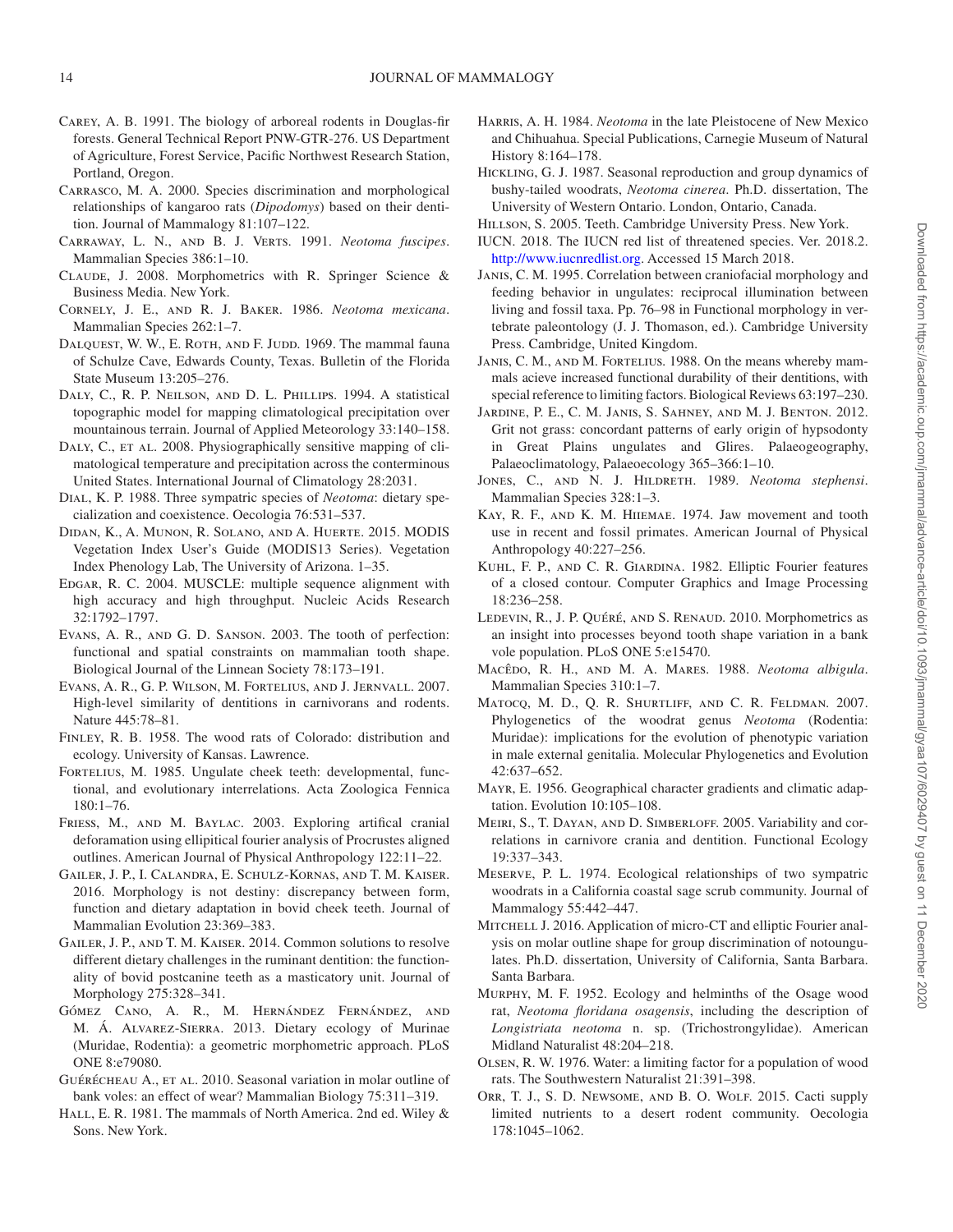- <span id="page-14-24"></span>PATTON, J. L., D. G. HUCKABY, AND S. T. ÁLVAREZ-CASTANEDA. 2007. The evolutionary history and a systematic revision of woodrats of the *Neotoma lepida* group. University of California Publications in Zoology, University of California Press. Berkeley.
- <span id="page-14-30"></span>R DEVELOPMENT CORE TEAM. 2016. R: a language and environment for statistical computing. R Foundation for Statistical Computing. Vienna, Austria. [www.R-project.org/.](http://www.R-project.org/) Accessed 15 July 2016.
- <span id="page-14-27"></span>Rainey, D. G. 1956. Eastern woodrat, *Neotoma floridana*: life history and ecology. University of Kansas Publications, Museum of Natural History 8:535–646.
- <span id="page-14-29"></span>Rasband, W. S. 1997–2018. ImageJ. U.S. National Institutes of Health. Bethesda, Maryland. [https://imagej.nih.gov/ij/.](https://imagej.nih.gov/ij/) Accessed 15 July 2016.
- <span id="page-14-20"></span>Renaud, S., J. Michaux, J. J. Jaeger, and J. C. Auffray. 1996. Fourier analysis applied to *Stephanomys* (Rodentia, Muridae) molars: nonprogressive evolutionary pattern in a gradual lineage. Paleobiology 22:255-265.
- <span id="page-14-21"></span>Renaud, S., and V. Millien. 2001. Intra-and interspecific morphological variation in the field mouse species *Apodemus argenteus* and *A. speciosus* in the Japanese archipelago: the role of insular isolation and biogeographic gradients. Biological Journal of the Linnean Society 74:557–569.
- <span id="page-14-23"></span>Repenning, C. A. 2004. Fossil wood rats of Porcupine Cave: tectonic or climatic controls. Pp. 193–206 in Biodiversity response to climate change in the middle Pleistocene: the Porcupine cave fauna from Colorado (A. D. Barnosky, ed.). University of California Press. Berkeley.
- <span id="page-14-11"></span>RODRIGUES, H. G., ET AL. 2013. Roles of dental development and adaptation in rodent evolution. Nature Communications 4:2504.
- ROHLF, F. J. 1990. Morphometrics. Annual Review of Ecology and Systematics 21:299–316.
- <span id="page-14-33"></span>ROHLF, F. J., AND D. SLICE. 1990. Extensions of the Procrustes method for the optimal superimposition of landmarks. Systematic Biology 39:40–59.
- <span id="page-14-31"></span>RSTUDIO TEAM. 2016. RStudio: integrated development for R. RStudio Inc. Boston, Massachusetts.
- <span id="page-14-2"></span>SAMUELS, J. X. 2009. Cranial morphology and dietary habits of rodents. Zoological Journal of the Linnean Society 156:864–888.
- <span id="page-14-5"></span>Samuels, J. X., and S. S. B. Hopkins. 2017. The impacts of Cenozoic climate and habitat changes on small mammal diversity of North America. Global and Planetary Change 149:36–52.
- <span id="page-14-34"></span>SCHLAGER, S. 2017. Morpho and Rvcg - shape analysis in R. Pp. 217– 256 in Statistical shape and deformation analysis (G. Zheng, S. Li, and G. Szekely, eds.). Academic Press. London, United Kingdom.
- <span id="page-14-28"></span>SCHMIDLY, D. J., AND R. D. BRADLEY. 2016. The mammals of Texas. University of Texas Press. Austin.
- <span id="page-14-1"></span>SCHMIDT-KITTLER, N. 2002. Feeding specializations in rodents. Senckenbergiana Lethaea 82:141–152.
- Smith, F. A. 1995. Scaling of digestive efficiency with body mass in *Neotoma*. Functional Ecology 9:299–305.
- <span id="page-14-13"></span>Smith, F. A. 1997. *Neotoma cinerea*. Mammalian Species 564:1–8.
- <span id="page-14-17"></span>SMITH, F. A., AND J. L. BETANCOURT. 2003. The effect of Holocene temperature fluctuations on the evolution and ecology of *Neotoma* (woodrats) in Idaho and northwestern Utah. Quaternary Research 59:160–171.
- <span id="page-14-18"></span>SMITH, F. A. AND J. L. BETANCOURT. 2006. Predicting woodrat (*Neotoma*) responses to anthropogenic warming from studies of the palaeomidden record. Journal of Biogeography 33:2061–2076.
- <span id="page-14-15"></span>Smith, F. A., J. L. Betancourt, and J. H. Brown. 1995. Evolution of body size in the woodrat over 25000 years of climate change. Science 270:2012–2014.
- <span id="page-14-16"></span>SMITH, F. A., ET AL. 2009. A tale of two species: extirpation and range expansion during the late quaternary in an extreme environment. Global and Planetary Change 65:122–133.
- <span id="page-14-35"></span>Stamatakis, A. 2014. RAxML version 8: a tool for phylogenetic analysis and post-analysis of large phylogenies. Bioinformatics 30:1312–1313.
- <span id="page-14-7"></span>STRAIT, S. G. 1993a. Differences in occlusal morphology and molar size in frugivores and faunivores. Journal of Human Evolution 25:471–484.
- <span id="page-14-8"></span>STRAIT, S. G. 1993b. Molar morphology and food texture among small-bodied insectivorous mammals. Journal of Mammalogy 74:391–402.
- <span id="page-14-10"></span>THOMASON, J. (ED.). 1997. Functional morphology in vertebrate paleontology. Cambridge University Press. New York, NY, USA.
- <span id="page-14-25"></span>Travis, J. 1994. Evaluating the adaptive role of morphological plasticity. Pp. 99–122 in Ecological morphology: integrative organismal biology (P. C. Wainwright and S. M. Reilly, eds.). The University of Chicago Press. Chicago, Illinois.
- <span id="page-14-3"></span>Ungar, P. S. 2010. Mammal teeth: origin, evolution, and diversity. Johns Hopkins University Press. Baltimore, Maryland, USA.
- <span id="page-14-0"></span>Ungar, P., and M. Williamson. 2000. Exploring the effects of tooth wear on functional morphology: a preliminary study using dental topographic analysis. Palaeontologia Electronica 3:1–18.
- <span id="page-14-36"></span>Van Devender, T. R., A. M. I. Phillips, and J. I. Mead. 1977. Late Pleistocene reptiles and small mammals from the lower Grand Canyon of Arizona. The Southwestern Naturalist 22:49–66.
- <span id="page-14-6"></span>Van Valkenburgh, B. 1989. Carnivore dental adaptations and diet: a study of trophic diversity within guilds. Pp. 410–436 in Carnivore behavior, ecology and evolution (J. L. Gittleman, ed.). Springer. Boston, Massachusetts.
- <span id="page-14-9"></span>Van Valkenburgh, B. 1994. Ecomorphological analysis of fossil vertebrates and their paleocommunities. Pp. 140–166 in Ecological morphology: integrative organismal biology (P. C. Wainwright and S. M. Reilly, eds.). University of Chicago Press. Chicago, Illinois.
- <span id="page-14-14"></span>Verts, B. J., and L. N. Carraway. 2002. *Neotoma lepida*. Mammalian Species 699:1–12.
- <span id="page-14-26"></span>Vorhies, C. T., and W. P. Taylor. 1940. Life history and ecology of the white-throated wood rat, *Neotoma albigula* Hartley, in relation to grazing in Arizona. College of Agriculture, University of Arizona, College of Agriculture. Tucson.
- <span id="page-14-32"></span>WANG, T., A. HAMANN, D. L. SPITTLEHOUSE, AND T. Q. MURDOCK. 2016. ClimateWNA—high-resolution spatial climate data for western North America. Journal of Applied Meteorology and Climatology 51:16–29.
- <span id="page-14-37"></span>Wang, D. H., Y. X. Pei, J. C. Yang, and Z. W. Wang. 2003. Digestive tract morphology and food habits in six species of rodents. Folia Zoologica-Praha 52:51–56.

<span id="page-14-12"></span>Wiley, R. W. 1980. *Neotoma floridana*. Mammalian Species 139:1–7.

- <span id="page-14-4"></span>Williams, S. H., and R. F. Kay. 2001. A comparative test of adaptive explanations for hypsodonty in ungulates and rodents. Journal of Mammalian Evolution 8:207–229.
- <span id="page-14-22"></span>Zakrzewski, R. J. 1993. Morphological change in woodrat (Rodentia: Cricetidae) molars. Pp. 392–409 in Morphological change in Quaternary mammals of North America (R. A. Martin and A. D. Barnosky, eds.). Cambridge University Press. Cambridge, United Kingdom.
- <span id="page-14-19"></span>Zelditch, M., D. L. Swiderski, and H. D. Sheets. 2012. Geometric morphometrics for biologists: a primer. 2nd ed. Academic Press. Amsterdam, The Netherlands.

*Submitted 10 December 2019. Accepted 29 July 2020.*

*Associate Editor was John Scheibe.*